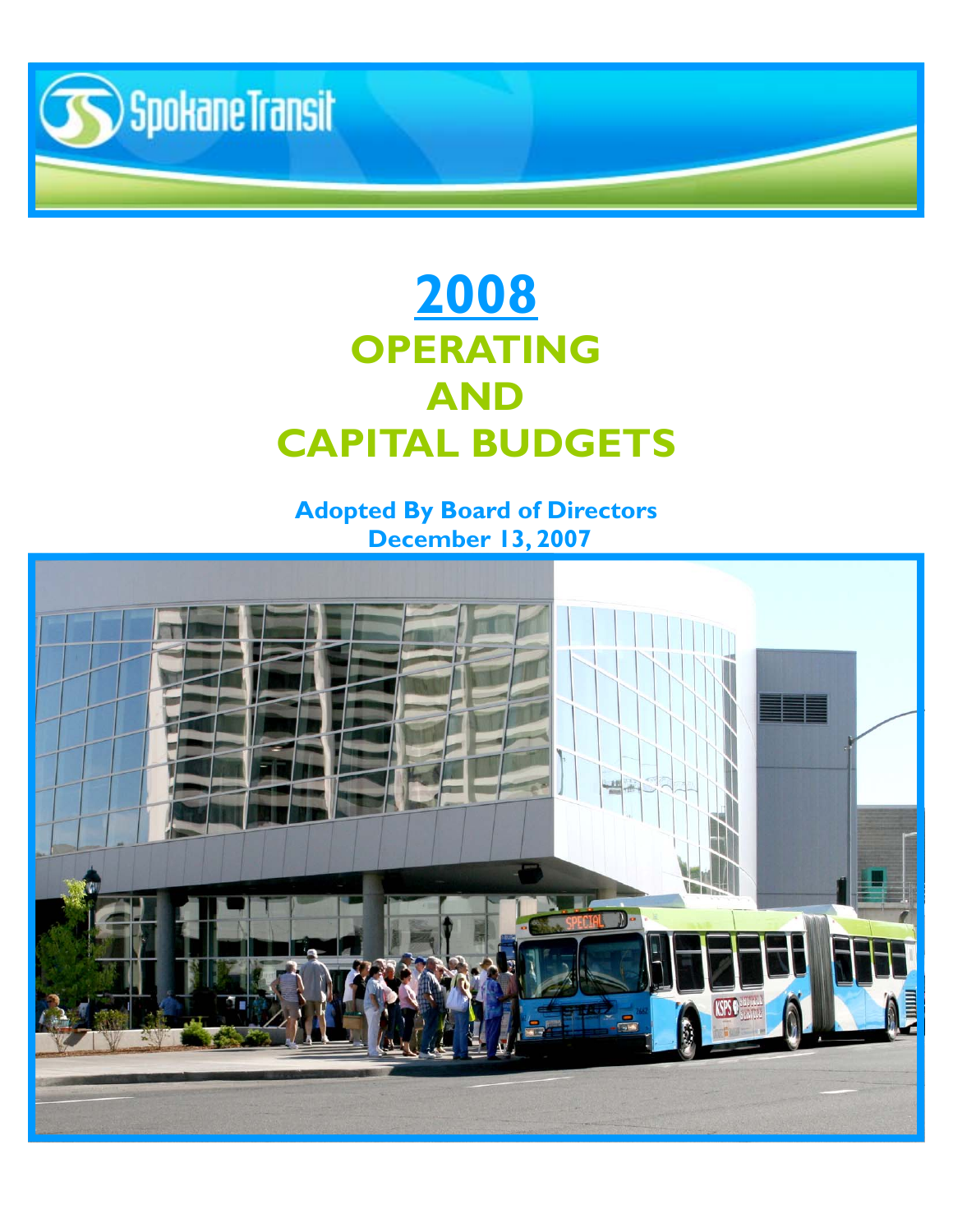### **SPOKANE TRANSIT 2008 OPERATING AND CAPITAL BUDGETS**

#### **PAGE # DESCRIPTION**

- 1 Executive Summary
- 2 APTA Peer Review & Quality Counts!
- 3 Overview of Changes Impacting 2008 Operating Budget
- 4 2008 Budget Summary Budget Overview
- 5 Fixed Route Cost/Revenue Hour Efficiency Comparison to Objective
- 6 Paratransit Cost/Revenue Hour Efficiency Comparison to Objective
- 7 2008 Budget by Division
- 8 Three Year Comparison by Division
- 9 Analysis of Changes in Cash
- 10 2008 Cash and Reserves Analysis
- 11 Key Indicators 2006 2008
- 12 Capital Budget and Program for 2008 2010
- 13 Staffing Levels 2006 2008
- 14 Revenue Hours by Mode 1997 2008
- 15 Ridership by Mode 1997 2008
- 16 Budgeted Revenue by Source
- 17 Budgeted Operating Expense by Division
- 18 Budgeted Operating Expense by Object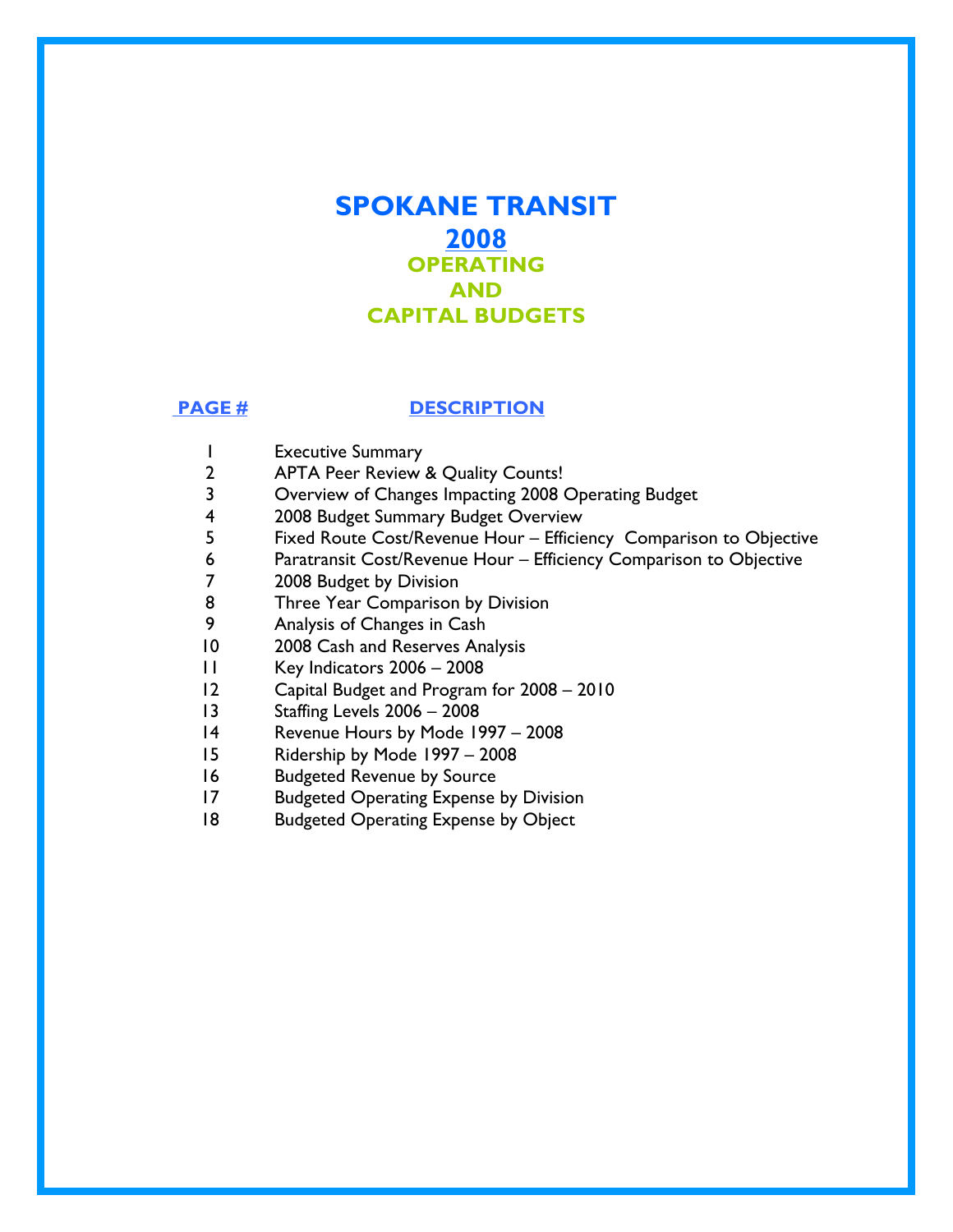### **SPOKANE TRANSIT 2008 2008 OPERATING AND CAPITAL BUDGETS EXECUTIVE SUMMARY**

#### **MISSION & PRIORITIES**

#### **MISSION:**

- **WE ARE DEDICATED TO PROVIDING SAFE, ACCESSIBLE, CONVENIENT, AND EFFICIENT PUBLIC TRANSPORTATION SERVICES TO SPOKANE NEIGHBORHOODS, BUSINESS AND ACTIVITY CENTERS;**
- **WE ARE LEADERS IN TRANSPORTATION AND A VALUED PARTNER IN THE COMMUNITY'S SOCIAL FABRIC, ECONOMIC INFRASTRUCTURE, AND QUALITY OF LIFE;**
- **WE ASPIRE TO BE A SOURCE OF PRIDE FOR THE REGION.**

#### **ORGANIZATIONAL PRIORITIES:**

- **1. Safety**
- **2. Earn & Retain the Community's Trust**
- **3. Provide Outstanding Customer Service**
- **4. Organizational Development**

#### **2008 FOCUS:**

- **Quality Counts!**
- **Transit 2020 (Long Range Planning)**
- **Sales Tax Reauthorization**

#### **GOALS & ASSUMPTIONS**

|                                      | <b>CHANGE FROM</b>     |                 |  |  |  |
|--------------------------------------|------------------------|-----------------|--|--|--|
|                                      | <b>BASED ON</b>        | <b>BASED ON</b> |  |  |  |
|                                      | <b>2007 PROJECTION</b> | 2007 BUDGET     |  |  |  |
| <b>SALES TAX GROWTH</b>              | 3.5%                   | 6.5%            |  |  |  |
| <b>RIDERSHIP GROWTH</b>              |                        |                 |  |  |  |
| <b>FIXED ROUTE</b>                   | $4.0\%$                | 10.9%           |  |  |  |
| <b>PARATRANSIT</b>                   | $4.0\%$                | 3.4%            |  |  |  |
| <b>VANPOOL</b>                       | $4.0\%$                | $-18.3%$        |  |  |  |
| <b>SERVICE LEVEL (REVENUE HOURS)</b> |                        |                 |  |  |  |
| <b>FIXED ROUTE</b>                   | 4.2%                   | 3.5%            |  |  |  |
| <b>PARATRANSIT</b>                   | $5.7\%$                | $6.2\%$         |  |  |  |
| <b>VANPOOL</b>                       | $16.6\%$               | 3.8%            |  |  |  |

#### **COMPENSATION & BENEFITS**

#### **NON- REPRESENTED EMPLOYEES: 2.5%**

| <b>ATU 1015:</b>          | 2.5% THROUGH 9/30                                 |
|---------------------------|---------------------------------------------------|
|                           | 3.2% 10/1 THROUGH 12/31                           |
| <b>AFSCME 3939:</b>       | 2.25% THROUGH 6/30                                |
|                           | 2.5% 7/1 THROUGH 12/31                            |
| <b>ATU 1598:</b>          | 2.25%                                             |
| <b>MEDICAL INSURANCE:</b> | 36.1% 10/2007 Renewal Increase of Largest Carrier |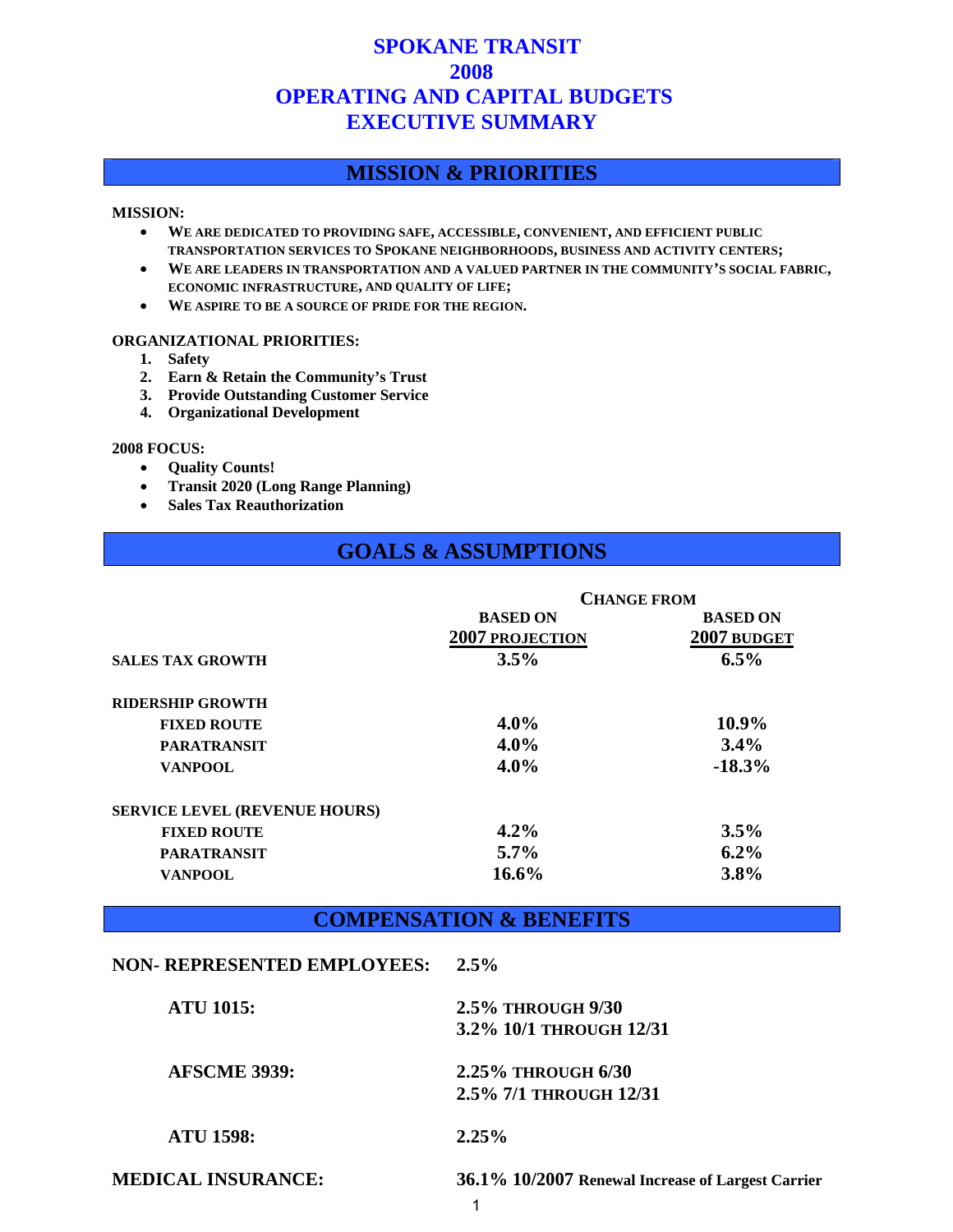### **SPOKANE TRANSIT 2008 2008 OPERATING AND CAPITAL BUDGETS APTA PEER REVIEW & QUALITY COUNTS!**

**IN 2007, STA REQUESTED A PEER REVIEW FROM THE AMERICAN PUBLIC TRANSPORTATION ASSOCIATION (APTA) TO ASSESS THE QUALITY AND APPEAL OF ITS FIXED ROUTE SERVICES TO COMMUTERS AND OTHER DISCRETIONARY RIDERS. CEO'S FROM TWO OTHER SYSTEMS, BOTH LARGER THAN STA'S, TOGETHER WITH A PROFESSIONAL STAFF PERSON FROM APTA, SPENT THREE DAYS ASSESSING THE SYSTEM; RIDING THE BUS, VISITING STA FACILITIES, AND INTERVIEWING MANAGERS.**

**THEY REPORTED THEIR FINDINGS AND RECOMMENDATIONS TO THE STA BOARD IN OCTOBER, AND IN NOVEMBER STAFF PRESENTED THE STRATEGIES DEVELOPED TO ADDRESS THE PEER REVIEW RESULTS. THESE STRATEGIES AND THEIR ASSOCIATED COSTS WERE APPROVED AND ARE INCLUDED IN THE 2008 BUDGET.** 

**QUALITY COUNTS! INCLUDES THE FOLLOWING:**

- **1. Accelerate replacement of buses and service vehicles.**
- **2. Improve the maintenance and appearance of existing coaches.**
- **3. Provide annual training for Coach Operators.**
- **4. Add an Assistant Manager in Maintenance to improve productivity.**
- **5. Add a position in Paratransit to monitor quality of services.**
- **6. Assess the structure and deployment of Fixed Route supervisors to maximize interaction with and oversight of operators.**
- **7. Accelerate supervisor training.**
- **8. Assess the organization and staffing of Planning functions.**
- **9. Assess the staffing of two Call Centers: Customer Service and Paratransit Reservation Center.**
- **10. Request a baseline security assessment by TSA.**
- **11. Evaluate and update Fixed Route operator uniforms.**
- **12. Transition away from part-time employment as an entry point for new coach operators.**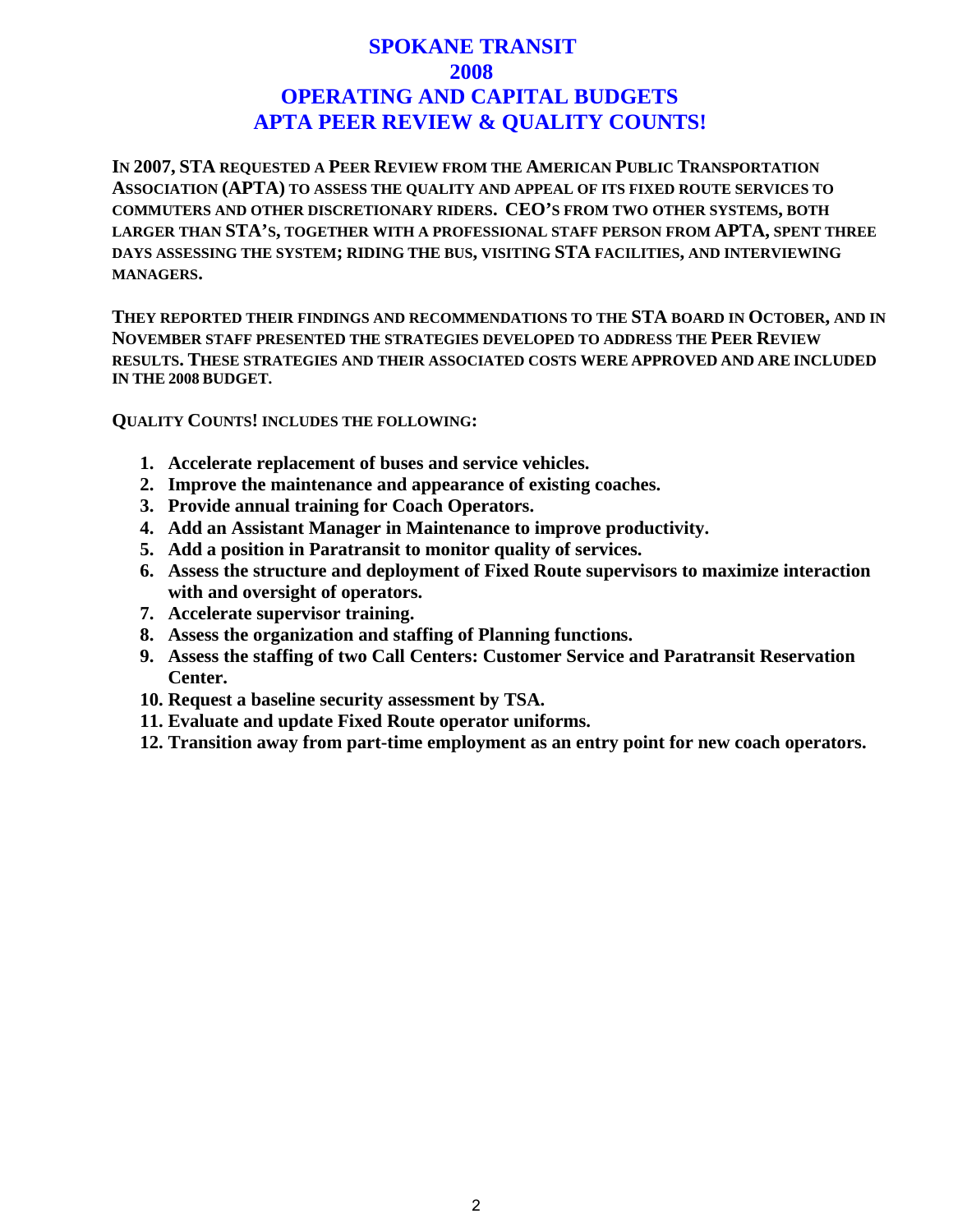### **SPOKANE TRANSIT Overview of Changes Impacting 2008 Operating Budget Compared to 2007 Operating Budget**

|                                                      | <b>Increase From</b><br>2007 Budget | <b>Percent</b><br><b>Increase</b><br><b>From 2007</b><br><b>Budget</b> |
|------------------------------------------------------|-------------------------------------|------------------------------------------------------------------------|
| 2007 Adopted Budget (1)                              | \$49,772,083                        |                                                                        |
| <b>Current Service Level (2)</b>                     | 4,417,755                           | 8.9%                                                                   |
| <b>Total 2008 Based on 2007 Service Level</b>        | 54,189,838                          |                                                                        |
| <b>Service Level Increase (FR &amp; PT) (3)</b>      | 1,921,050                           | $3.9\%$                                                                |
| <b>Total 2008 Budget with Service Level Increase</b> | 56,110,888                          |                                                                        |
| <b>Quality Counts!</b> (4)                           | 959,693                             | $1.9\%$                                                                |
| <b>Total 2008 Budget</b>                             | 57,070,581                          |                                                                        |
| <b>Increase</b>                                      | \$7,298,500                         | $14.7\%$                                                               |

**(1) By design, the 2007 budget did not contain future estimates of labor contract settlements with ASCME 3939 and ATU 1015.**

**(2) Sustains 2007 service levels and includes labor contract settlements, non-represented staff salary adjustment (2.5%), medical insurance growth, and impact of professional and transportation services, liability insurance, vehicle repair parts, fuel, utilities, etc.**

**(3) Direct cost of increased revenue hours (Fixed Route and Paratransit).**

**(4) Quality Counts! includes 13 new positions.**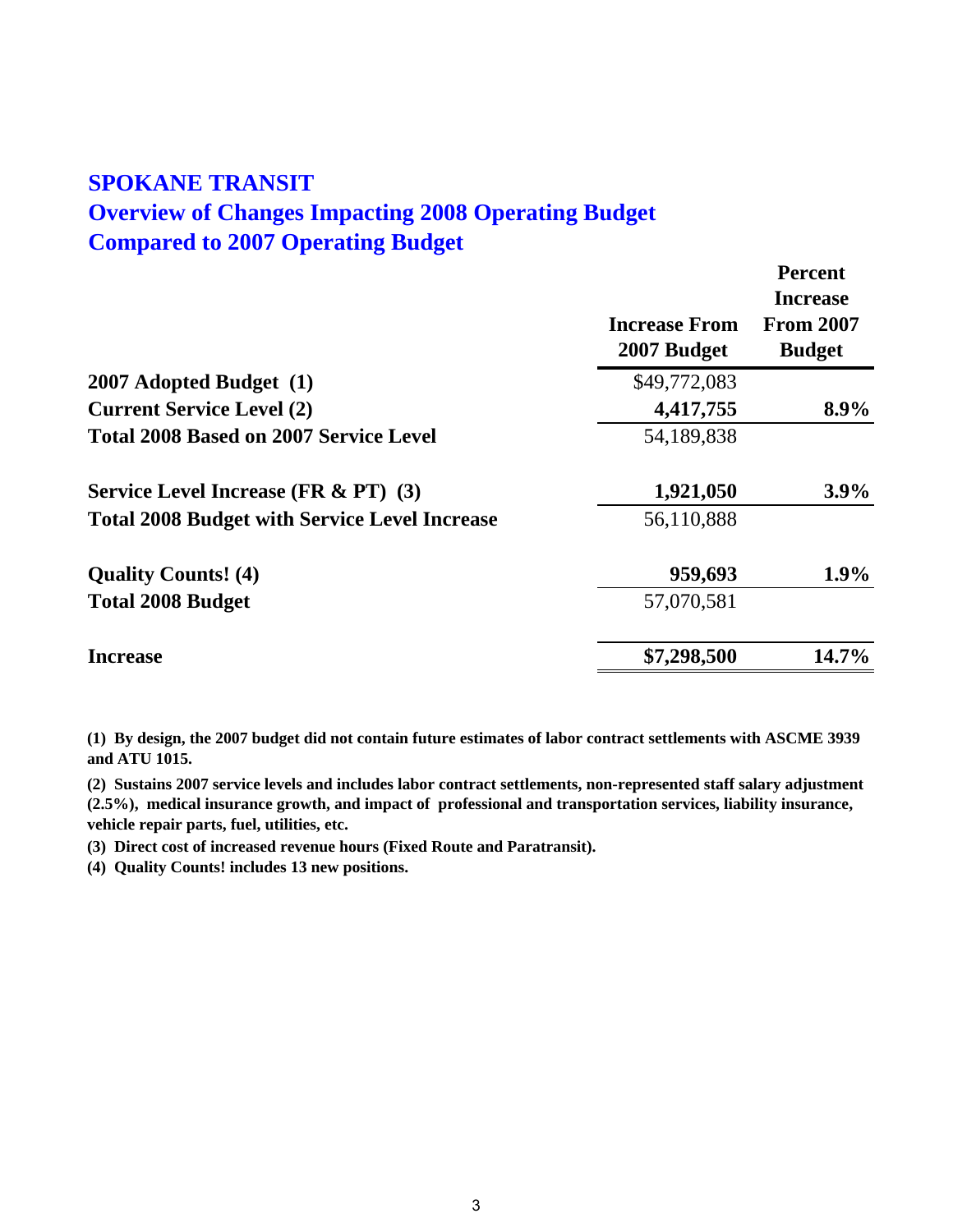### **SPOKANE TRANSIT 2008 Budget**

| <b>Estimated Revenues:</b>                     |              | <b>Estimated Expenses:</b>                       |              |
|------------------------------------------------|--------------|--------------------------------------------------|--------------|
| <b>Operating Revenues</b>                      | \$7,116,542  | <b>Fixed Route</b>                               | \$38,989,197 |
| <b>State DOE Reimbursements</b>                | 530,000      | <b>Paratransit</b>                               | 10,896,809   |
| <b>Sales Tax</b>                               | 48, 145, 288 | <b>Vanpool</b>                                   | 528,974      |
| <b>State Grant</b>                             | 897,744      | <b>Plaza</b>                                     | 1,290,345    |
| <b>Miscellaneous</b>                           | 2,420,301    | Administrative                                   | 5,365,256    |
| <b>Federal Prev. Maintenance Grant</b>         | 6,151,139    |                                                  |              |
| Subtotal: (Exc. Capital & JARC)                | 65,261,015   | <b>Operating Expense</b>                         | 57,070,582   |
| <b>Job Access Reverse Commute (JARC) Grant</b> | 72,000       | <b>Job Access Reverse Commute (JARC) Grant</b>   | 193,980      |
| <b>State Capital Revenue</b>                   | 1,853,831    | <b>Capital Expense</b>                           | 24,288,381   |
| <b>Federal Capital Revenue</b>                 | 1,596,907    |                                                  |              |
|                                                |              | Total Expenditures (Inc. Capital & JARC)         | 81,552,943   |
| <b>Subtotal: Capital &amp; JARC Revenue</b>    | 3,522,738    |                                                  |              |
|                                                |              | <b>Approved Cooperative Street/Road Projects</b> | 9,405,320    |
| Total Revenue (Inc. Capital & JARC)            | 68,783,753   | <b>Non-Recurring Election Cost</b>               | 300,000      |
| <b>Decrease in Cash</b>                        | 22,474,510   | <b>Increase in Cash</b>                          | $\bf{0}$     |
| <b>Total Source of Funds</b>                   | \$91,258,263 | <b>Total Use of Fund</b>                         | \$91,258,263 |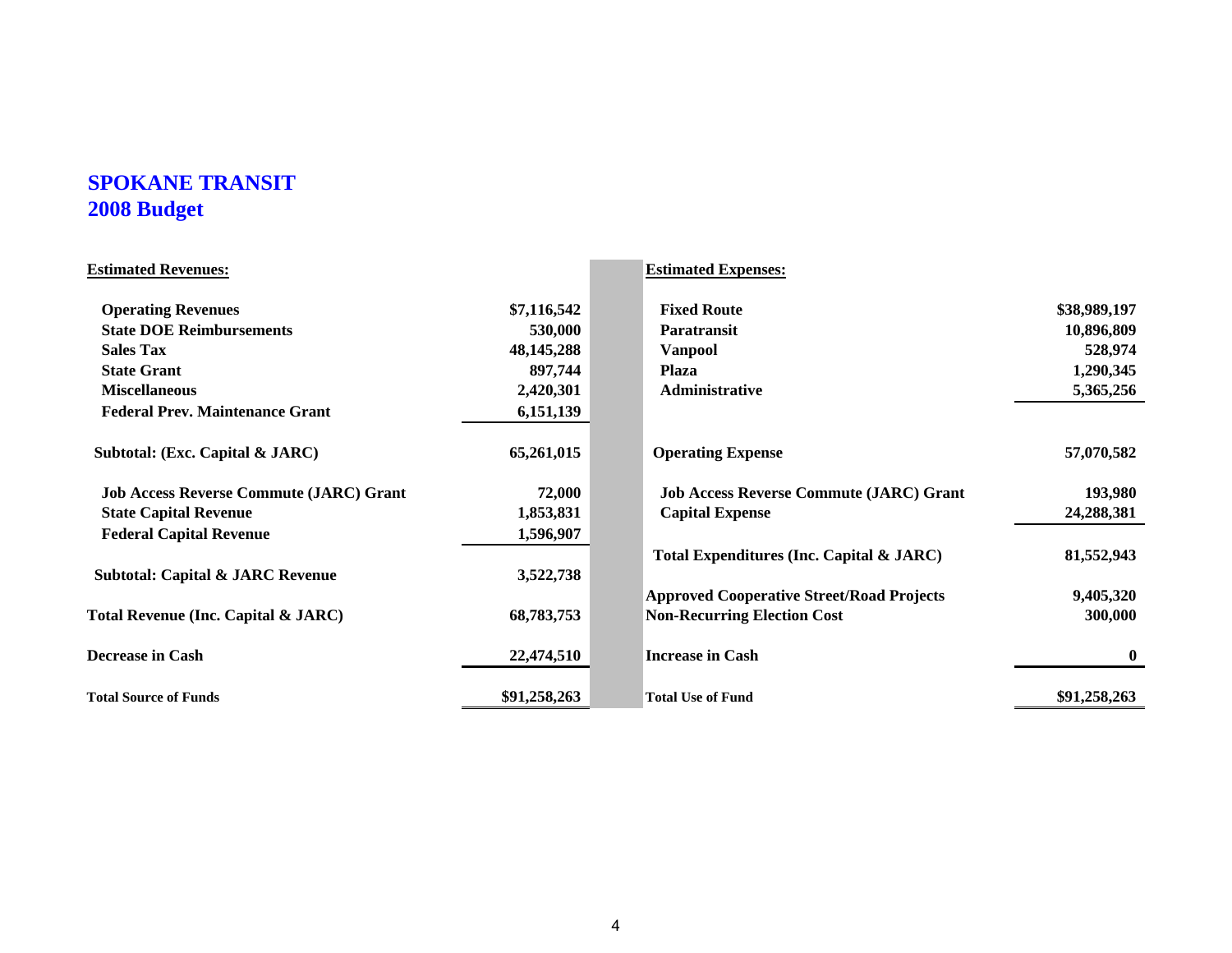## **Cost Efficiency Fixed Route (Bus)**



**OBJECTIVE:** Constrain operating costs per hour of service to 94% or lessof statewide Urbanized Average

**\* Other Systems and Urbanized Average adjusted 3% each for 2007 & 2008 \*\* STA data is 2008 Budget**

Source: WSDOT Summary of Public Transportation - 2006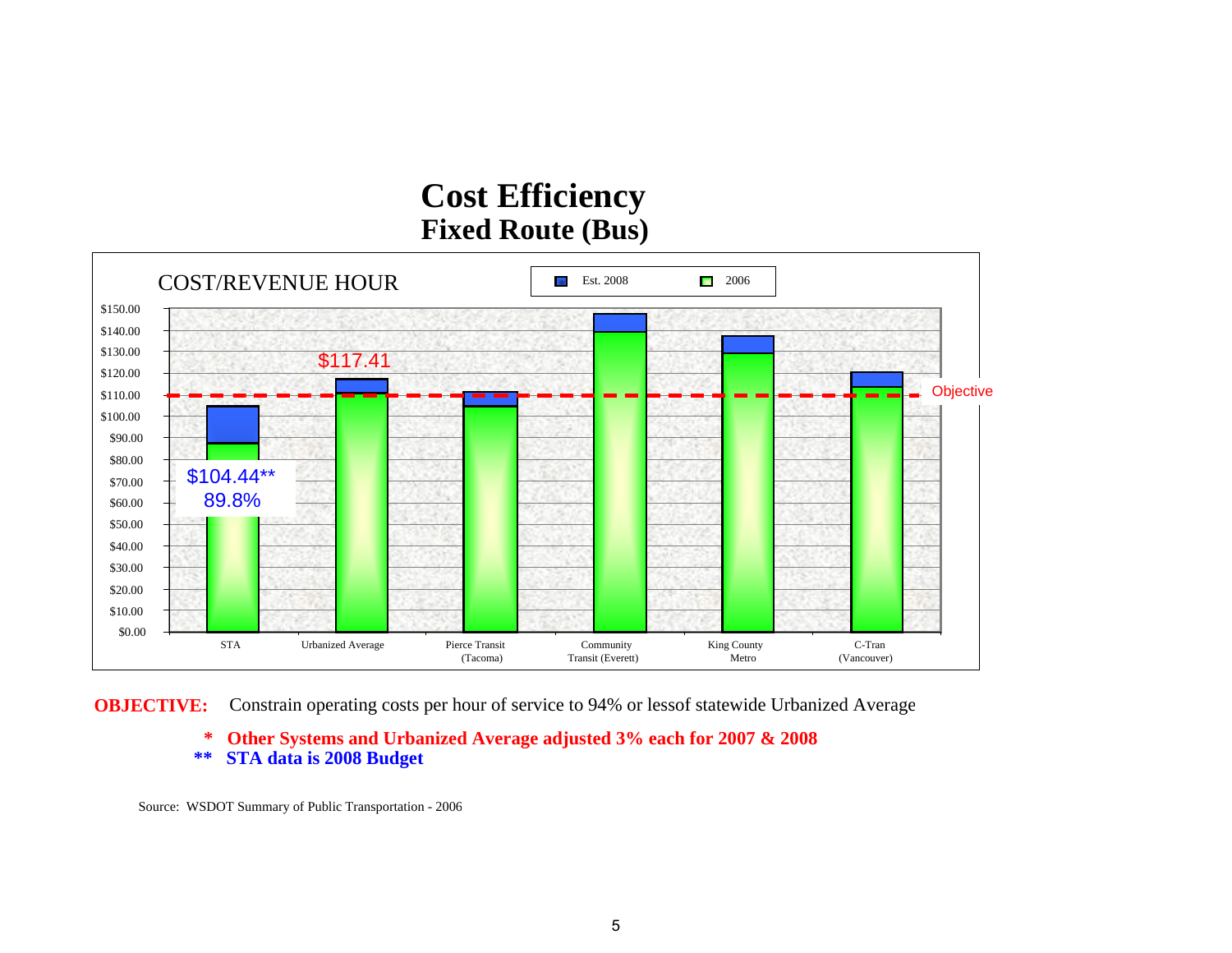## **Cost Efficiency Paratransit (Van)**



OBJECTIVE: Constrain operating costs per hour of service to 94% or less of statewide Urbanized Average

- \* Other Systems and Urbanized Average adjusted 3% each for  $2007 \& 2008$ <br>\*\* STA data is 2008 Budget
- STA data is 2008 Budget

Source: WSDOT Summary of Public Transportation - 2006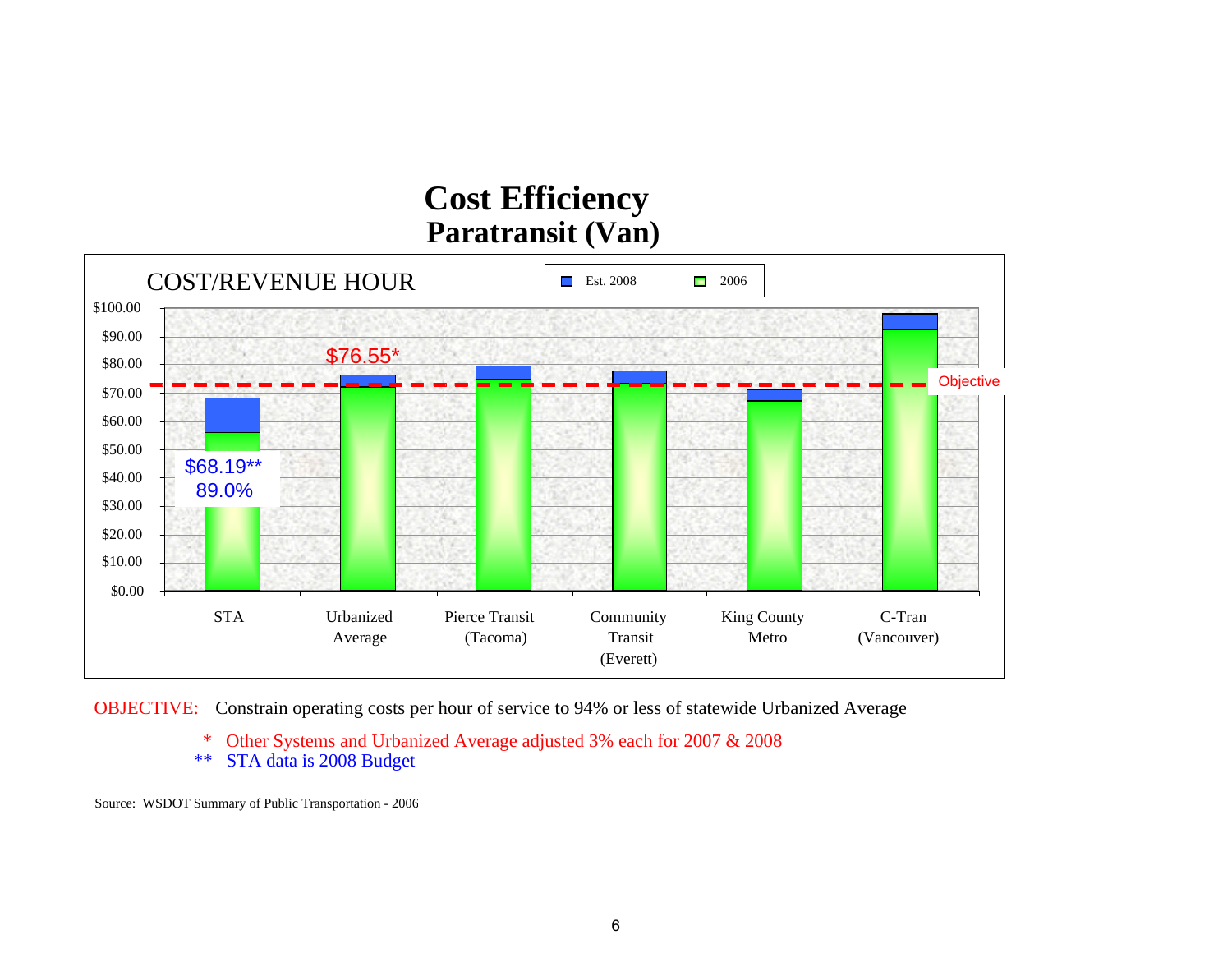### **SPOKANE TRANSIT 2008 Budget by Division**

|                                                  | <b>Fixed Route</b> | Paratransit  | Administration | <b>JARC</b> | Plaza       | Rideshare | 2008 Budget  |
|--------------------------------------------------|--------------------|--------------|----------------|-------------|-------------|-----------|--------------|
| <b>Estimated Revenues:</b>                       |                    |              |                |             |             |           |              |
| <b>Operating Revenues</b>                        | \$6,465,044        | \$212,012    |                |             |             | \$439,487 | \$7,116,542  |
| <b>State DOE Reimbursements</b>                  |                    |              | \$530,000      |             |             |           | 530,000      |
| <b>Sales Tax</b>                                 |                    |              | 48, 145, 288   |             |             |           | 48, 145, 288 |
| <b>State Grant</b>                               |                    |              | 897,744        |             |             |           | 897,744      |
| <b>Miscellaneous</b>                             |                    |              | 2,323,787      |             | \$96,514    |           | 2,420,301    |
| <b>Federal Preventive Maintenance Grant</b>      |                    |              | 6,151,139      | $\bf{0}$    |             |           | 6,151,139    |
| Subtotal: (Exc. Capital & JARC)                  | 6,465,044          | 212,012      | 58,047,958     | $\bf{0}$    | 96,514      | 439,487   | 65,261,015   |
| <b>Job Access Reverse Commute (JARC) Grant</b>   |                    |              |                | \$72,000    |             |           | 72,000       |
| <b>State Capital Grant Revenue</b>               |                    |              | 1,853,831      |             |             |           | 1,853,831    |
|                                                  |                    |              |                |             |             |           |              |
| <b>Federal Capital Grant Revenue</b>             |                    |              | 1,596,907      |             |             |           | 1,596,907    |
| <b>Subtotal: Capital &amp; JARC Revenue</b>      | $\bf{0}$           | $\bf{0}$     | 3,450,738      | 72,000      | $\bf{0}$    | $\bf{0}$  | 3,522,738    |
| Total Revenue (Inc. Capital & JARC)              | 6,465,044          | 212,012      | 61,498,696     | 72,000      | 96,514      | 439,487   | 68,783,753   |
| <b>From Cash Balance After Reserves</b>          |                    |              |                |             |             |           | 22,474,510   |
| <b>Total Resources</b>                           | \$6,465,044        | \$212,012    | \$61,498,696   | \$72,000    | \$96,514    | \$439,487 | \$91,258,263 |
| <b>Estimated Expenses:</b>                       |                    |              |                |             |             |           |              |
| <b>Transportation</b>                            | \$26,539,503       | \$9,768,860  |                |             | \$288,220   | \$203,139 | \$36,799,722 |
| Maintenance                                      | 9,151,779          | 826,152      |                |             | 688,400     | 58,461    | 10,724,792   |
| <b>Administration</b>                            | 3,297,915          | 301,797      | \$5,365,256    |             | 313,725     | 267,374   | 9,546,068    |
|                                                  |                    |              |                |             |             |           |              |
| <b>Operating Expense</b>                         | 38,989,197         | 10,896,809   | 5,365,256      | $\bf{0}$    | 1,290,345   | 528,974   | 57,070,582   |
| <b>Job Access Reverse Commute (JARC) Grant</b>   |                    |              |                | 193,980     |             |           | 193,980      |
| <b>Capital Expense</b>                           |                    |              | 24,288,381     |             |             |           | 24,288,381   |
| <b>Subtotal Capital &amp; JARC Expense</b>       |                    |              |                |             |             |           | 24,482,361   |
| Total Expenditures (Inc.Capital & JARC)          | 38,989,197         | 10,896,809   | 29,653,637     | 193,980     | 1,290,345   | 528,974   | 81,552,943   |
| <b>Approved Cooperative Street/Road Projects</b> |                    |              | 9,405,320      |             |             |           | 9,405,320    |
| <b>Non-Recurring Election Cost</b>               |                    |              | 300,000        |             |             |           | 300,000      |
| <b>To Cash Balance After Reserves</b>            |                    |              |                |             |             |           | $\bf{0}$     |
| <b>Total Use Of Resources</b>                    | \$38,989,197       | \$10,896,809 | \$39,058,957   | \$193,980   | \$1,290,345 | \$528,974 | \$91,258,263 |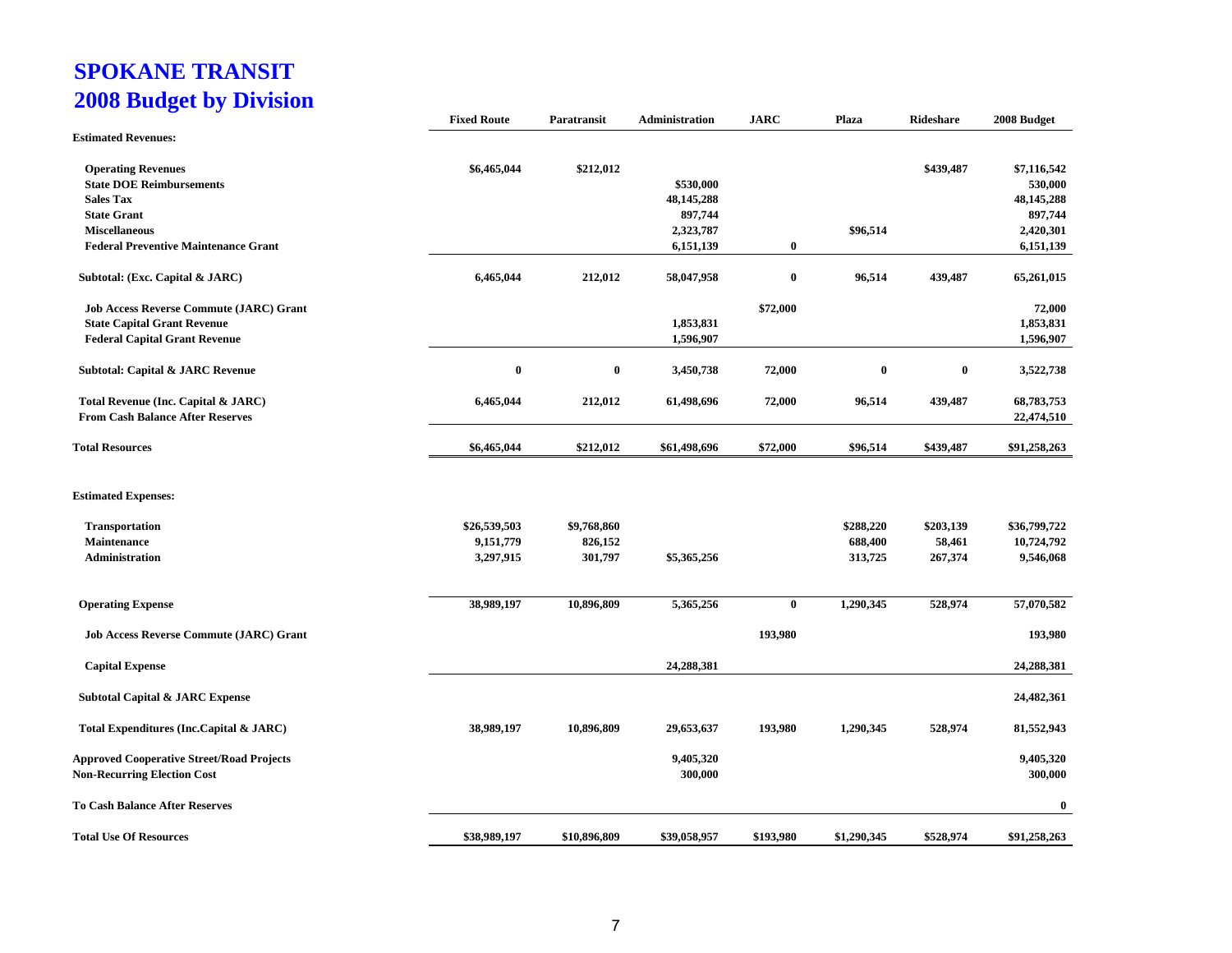### **SPOKANE TRANSIT 2006-2008 Budget Comparison**

|                                                | 2008 Budget    | 2007 Budget  | <b>Change From 2007</b><br><b>Budget</b> | % Change From<br>2007 Budget | 2007 Projection | <b>Change From 2007</b><br>Projection | % Change From<br>2007 Projection | 2006 Actual  |
|------------------------------------------------|----------------|--------------|------------------------------------------|------------------------------|-----------------|---------------------------------------|----------------------------------|--------------|
| <b>Estimated Revenues:</b>                     |                |              |                                          |                              |                 |                                       |                                  |              |
| <b>Operating Revenues</b>                      | \$7,116,542    | \$7,123,147  | $(\$6,605)$                              | $-0.1\%$                     | \$6,976,218     | \$140,324                             | 2.0%                             | \$6,798,181  |
| <b>Contracts &amp; Reimbursements</b>          | 530,000        |              | 530,000                                  | $0.0\%$                      |                 | 530,000                               |                                  |              |
| <b>Sales Tax</b>                               | 48, 145, 288   | 45,193,224   | 2,952,064                                | 6.5%                         | 46,517,187      | 1,628,102                             | 3.5%                             | 44,313,128   |
| <b>State Grant</b>                             | 897,744        | 876,369      | 21,375                                   | 2.4%                         | 876,369         | 21,375                                | 2.4%                             | 779,620      |
| <b>Miscellaneous</b>                           | 2,420,301      | 2,592,720    | (172, 419)                               | $-6.7\%$                     | 3,000,165       | (579, 864)                            | $-19.3%$                         | 2,010,244    |
| <b>Federal Preventive Maintenance Grant</b>    | 6,151,139      | 6,090,237    | 60,902                                   | $1.0\%$                      | 6,399,846       | (248,707)                             | $-3.9%$                          | 9,064,122    |
| Subtotal: (Exc. Capital & JARC)                | 65,261,015     | 61,875,697   | 3,385,318                                | 5.5%                         | 63,769,785      | 1,491,230                             | 2.3%                             | 62,965,295   |
| <b>Job Access Reverse Commute (JARC) Grant</b> | 72,000         | 160,411      | (88, 411)                                | $-55.1%$                     | 121,336         | (49,336)                              | $-40.7%$                         | 80,661       |
| <b>State Capital Revenue</b>                   | 1,853,831      | 268,631      | 1,585,200                                | 590.1%                       | 484,741         | 1,369,090                             | 282.4%                           | 484,741      |
| <b>Federal Capital Revenue</b>                 | 1,596,907      | 3,383,643    | (1,786,736)                              | $-52.8%$                     | 5,258,532       | (3,661,625)                           | $-69.6%$                         | 6,466,968    |
| Federal Capital Revenue: Light Rail            | $\blacksquare$ |              |                                          |                              |                 |                                       |                                  | 437,547      |
| Subtotal: Capital & JARC Revenue               | 3,522,738      | 3,812,685    | (289, 947)                               | $-7.6%$                      | 5,864,609       | (2,341,871)                           | $-39.9%$                         | 7,469,917    |
| Total Revenue (Inc. Capital & JARC)            | 68,783,753     | 65,688,382   | 3,095,371                                | 4.7%                         | 69,634,393      | (850, 641)                            | $-1.2%$                          | 70,435,212   |
| <b>Decrease In Cash</b>                        | 22,474,510     | 11,146,326   | 11,328,184                               | 101.6%                       |                 | 22,474,510                            |                                  |              |
| <b>Total Resources</b>                         | \$91,258,263   | \$76,834,708 | \$14,423,555                             | 18.8%                        | \$69,634,393    | \$21,623,869                          | 31.1%                            | \$70,435,212 |
|                                                |                |              |                                          |                              |                 |                                       |                                  |              |

#### **Estimated Expenses/Expenditures:**

| <b>Fixed Route</b>                               | \$38,989,197             | \$33,869,190 | \$5,120,007              | 15.1%    | \$33,047,100 | \$5,942,097  | 18.0%      | \$31,264,677 |
|--------------------------------------------------|--------------------------|--------------|--------------------------|----------|--------------|--------------|------------|--------------|
| Paratransit                                      | 10,896,809               | 9,749,685    | 1,147,124                | 11.8%    | 9,585,480    | 1,311,329    | 13.7%      | 8,833,438    |
| <b>Vanpool</b>                                   | 528,974                  | 453,273      | 75,701                   | 16.7%    | 423,134      | 105,840      | 25.0%      | 398,149      |
| Plaza                                            | 1,290,345                | 1,105,456    | 184,889                  | 16.7%    | 1,068,493    | 221,852      | 20.8%      | 1,205,987    |
| Administrative                                   | 5,365,256                | 4,594,477    | 770,779                  | 16.8%    | 4,629,549    | 735,707      | 15.9%      | 3,989,584    |
|                                                  |                          |              |                          |          |              |              |            |              |
| <b>Operating Expense</b>                         | 57,070,582               | 49,772,081   | 7,298,501                | 14.7%    | 48,753,756   | 8,316,826    | 17.1%      | 45,691,835   |
|                                                  |                          |              |                          |          |              |              |            |              |
| <b>Non-Recurring Unemployment Costs</b>          |                          |              |                          |          |              |              | $0.0\%$    |              |
| <b>Job Access Reverse Commute (JARC)</b>         | 193,980                  | 320,821      | (126, 841)               | $-39.5%$ | 280,388      | (86, 408)    | $-30.8%$   | 80,661       |
| <b>Capital Expense</b>                           | 24,288,381               | 21,241,806   | 3,046,575                | 14.3%    | 15,367,787   | 8,920,594    | 58.0%      | 9,809,205    |
| <b>Capital Expense: Light Rail</b>               | $\blacksquare$           |              |                          |          |              |              |            | 546,934      |
|                                                  |                          |              |                          |          |              |              |            |              |
| <b>Subtotal Capital &amp; JARC Expense</b>       | 24,482,361               | 21,562,627   | 2,919,734                | 13.5%    | 15,648,175   | 8,834,186    | 56.5%      | 10,436,800   |
|                                                  |                          |              |                          |          |              |              |            |              |
| Total Expenditures (Inc. Capital & JARC)         | 81,552,943               | 71,334,708   | 10,518,235               | 14.3%    | 64,401,931   | 17,451,012   | 27.1%      | 56,128,635   |
|                                                  |                          |              |                          |          |              |              |            |              |
| <b>Approved Cooperative Street/Road Projects</b> | 9,405,320                | 5,500,000    | 3,905,320                | 71.0%    | 2,137,391    | 7,267,929    | 340.0%     | 326,803      |
| <b>Non-Recurring Election Costs</b>              | 300,000                  |              | 300,000                  |          |              | 300,000      | 100.0%     |              |
|                                                  |                          |              |                          |          |              |              |            |              |
| <b>Increase In Cash</b>                          | $\overline{\phantom{a}}$ |              | $\overline{\phantom{a}}$ |          | 3,095,071    | (3,095,071)  | $-100.0\%$ | 13,979,773   |
|                                                  |                          |              |                          |          |              |              |            |              |
|                                                  | \$91,258,263             | \$76,834,708 | \$14,423,555             | 18.8%    | \$69,634,393 | \$21,623,869 | 31.1%      | \$70,435,212 |
| <b>Total Use Of Resources</b>                    |                          |              |                          |          |              |              |            |              |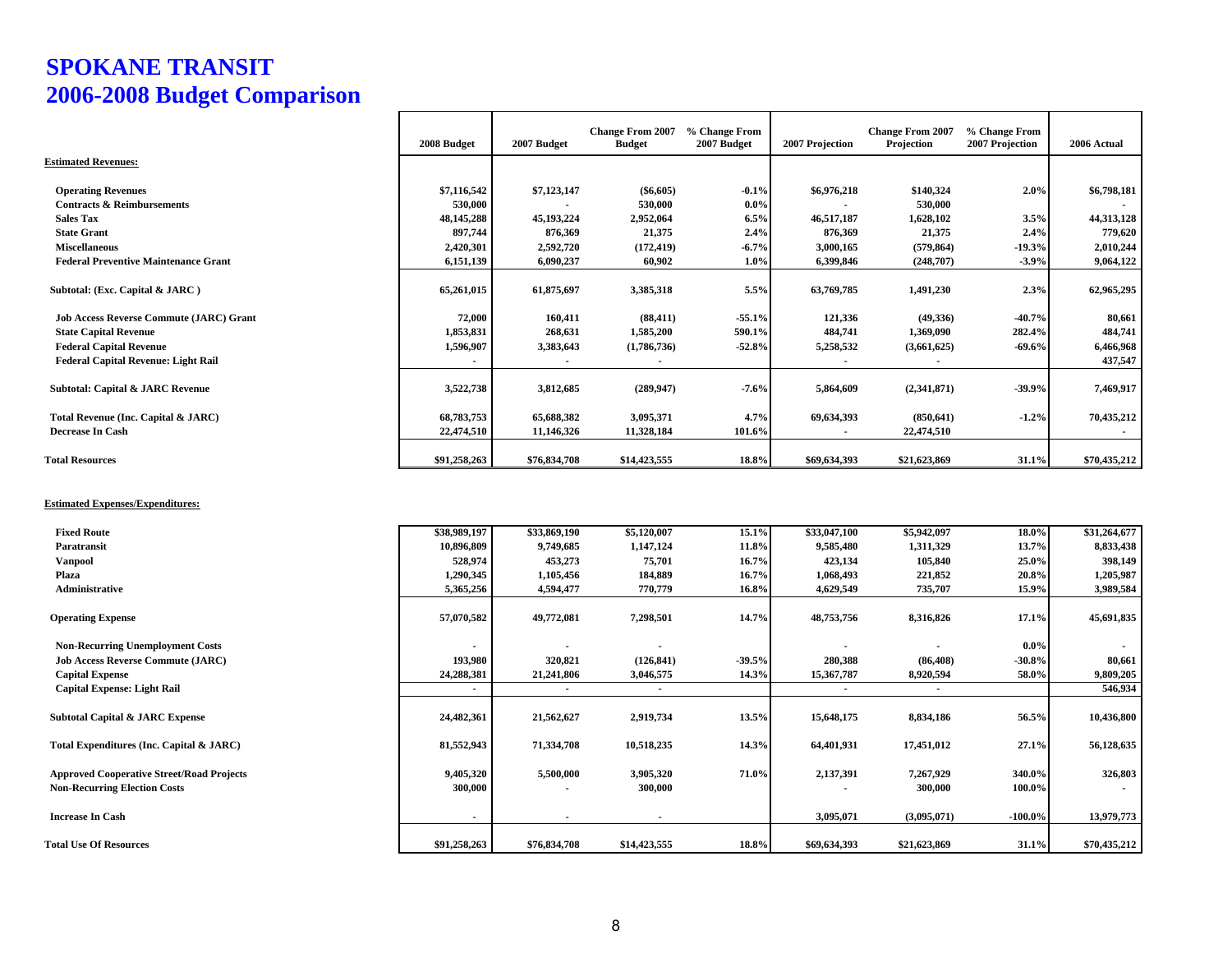### **SPOKANE TRANSIT Analysis of Changes in Cash 2008 Budget**

#### **Year End 2007 Projection vs. 2007 Budget**

| <b>Favorable Revenue Variance</b>           | \$1,894,088 |
|---------------------------------------------|-------------|
| <b>Favorable Operating Expense Variance</b> | 1,018,327   |
| <b>Cooperative Project Variance</b>         | 3,362,621   |
| <b>Capital Project Variance</b>             | 8,005,451   |
| <b>Other Variances</b>                      | (39,089)    |

### Total Year End 2007 Favorable Variance **\$14,241,397**

#### **Change in Cash Estimate**

**2007 Budgeted Reduction in Cash (\$11,146,326) 2007 Projected Increase Cash \$3,095,071**

**Change in Cash Estimate \$14,241,397**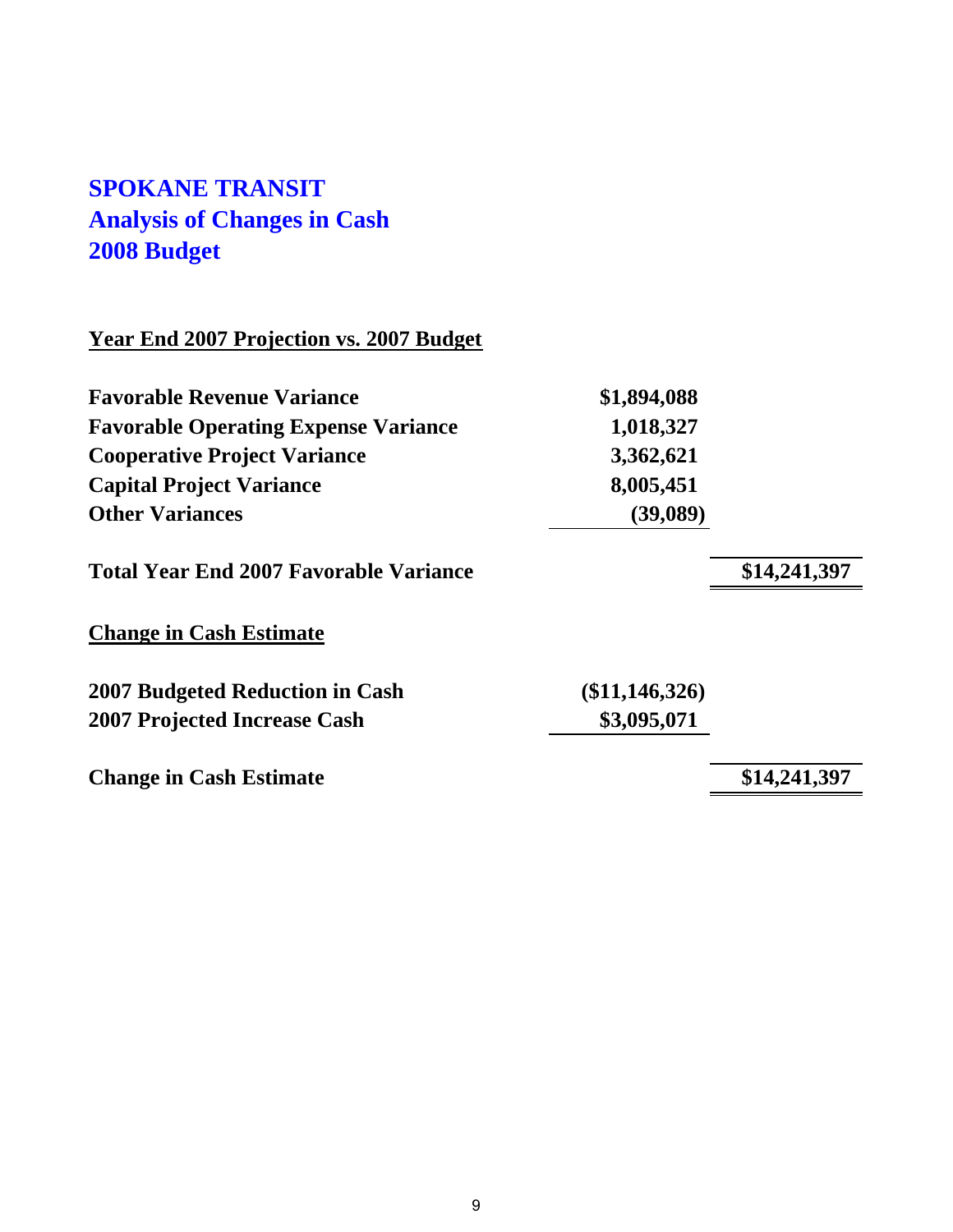### **SPOKANE TRANSIT 2008 Cash and Reserves Analysis**

|                                                     | 2008 Budget      |
|-----------------------------------------------------|------------------|
| <b>OPERATING ACTIVITIES</b>                         |                  |
| Revenue (Including Sales Tax, Grants, & Net JARC)   | \$62,718,734     |
| <b>Interest Earned</b>                              | 2,420,301        |
| <b>Operating Expense</b>                            | (57, 370, 582)   |
| <b>Revenue Over Operating Expenses</b>              | \$7,768,453      |
| <b>CAPITAL ACTIVITIES (Local Funds)</b>             |                  |
| Purchase of Property, Plant, and Equipment          | $(\$20,837,643)$ |
| <b>Cooperative Street and Road Projects</b>         | (9,405,320)      |
| <b>Total Local Cash Used for Capital Activities</b> | (30, 242, 963)   |
| <b>NET DECREASE IN CASH</b>                         | (22, 474, 510)   |
| CASH (Beginning of 2008)                            | 58,160,144       |
| CASH (End of 2008)                                  | 35,685,634       |
| <b>BOARD DESIGNATED RESERVES</b>                    |                  |
| <b>Self Insurance Reserve</b>                       | (5,500,000)      |
| <b>Operating Reserve</b>                            | (8,583,689)      |
| <b>Annual Cash Balance After Reserves</b>           | \$21,601,945     |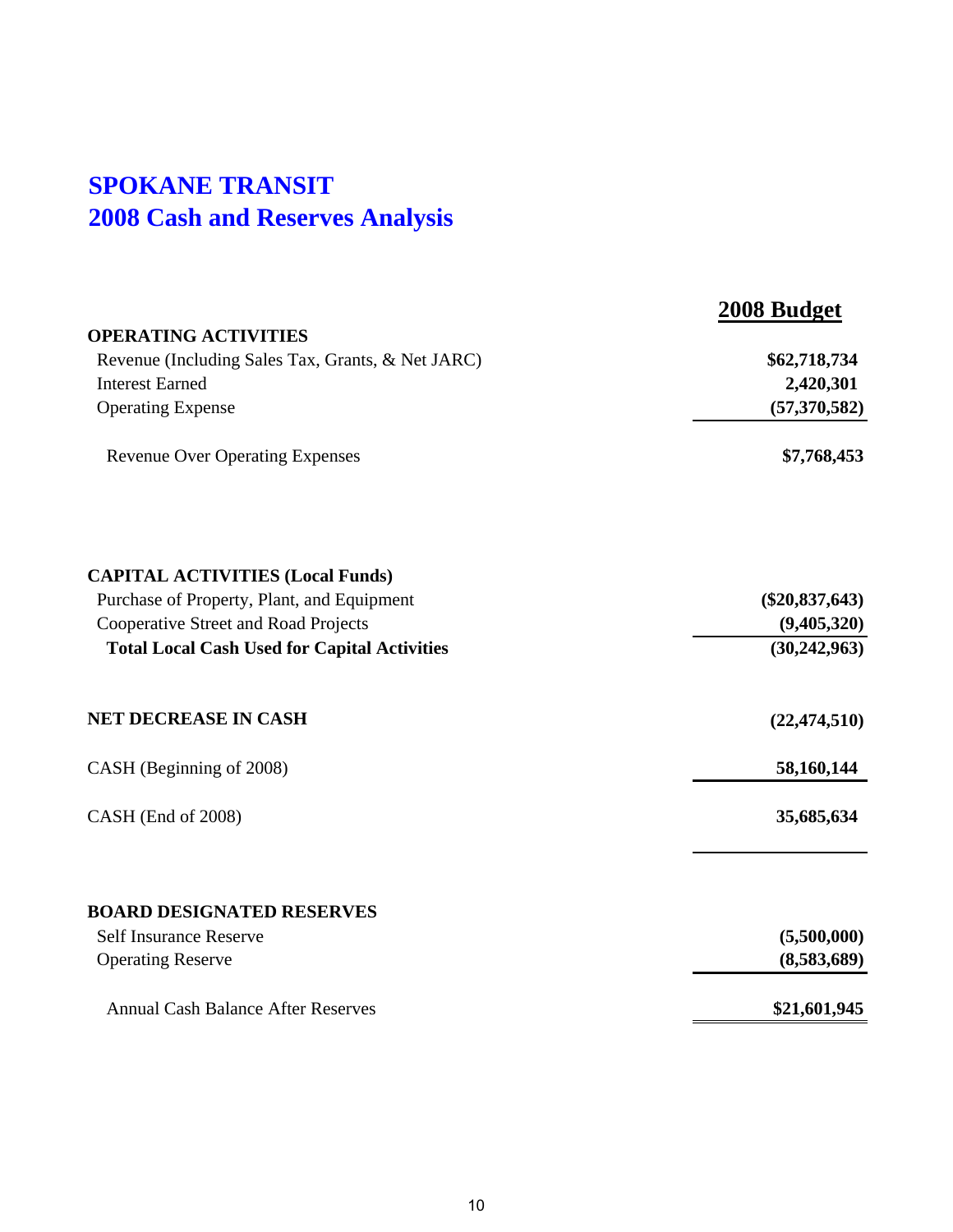### **SPOKANE TRANSIT Key Indicators of 2008 Budget**

|                                                      |                              |                              | 2008 Budget VS.   |              |           | 2008 Budget Vs. |                              | 2008 Budget Vs. |
|------------------------------------------------------|------------------------------|------------------------------|-------------------|--------------|-----------|-----------------|------------------------------|-----------------|
|                                                      | 2008 Proposed                |                              | 2007 Projection % |              |           | 2007 Budget %   |                              | 2006 Actual %   |
|                                                      | <b>Budget</b>                | 2007 Projection              | Change            | 2007 Budget  |           | <b>Change</b>   | 2006 Actual                  | Change          |
| <b>Fixed Route Service</b>                           |                              |                              |                   |              |           |                 |                              |                 |
|                                                      |                              |                              |                   |              |           |                 |                              |                 |
| <b>Operating Expense (Unallocated)</b>               | \$38,989,197                 | \$33,047,100                 | 18.0%             | \$33,869,190 |           | 15.1%           | \$31,264,677                 | 24.7%           |
| <b>Revenue Hours</b>                                 | 422.599                      | 405.609                      | 4.2%              |              | 408.354   | 3.5%            | 402.533                      | 5.0%            |
| <b>Passengers</b>                                    | 9,593,064                    | 9,224,100                    | 4.0%              |              | 8,652,797 | 10.9%           | 8,408,678                    | 14.1%           |
| <b>Farebox Recovery Ratio (unallocated)</b>          | 15.6%                        | 17.7%                        | $-11.6%$          |              | 18.4%     | $-15.4%$        | 18.6%                        | 15.9%           |
| <b>Average Fare</b>                                  | \$0.63                       | \$0.63                       | 0.3%              |              | \$0.72    | $-12.2%$        | \$0.69                       | $-8.1%$         |
| <b>Cost per Passenger</b>                            | \$4.06                       | \$3.58                       | 13.4%             |              | \$3.91    | 3.8%            | \$3.72                       | 9.3%            |
| <b>Operating Cost per Revenue Hour (unallocated)</b> | \$92.82                      | \$81.48                      | 13.9%             |              | \$82.94   | 11.9%           | \$77.67                      | 19.5%           |
| <b>Operating Cost per Revenue Mile (unallocated)</b> | \$6.64                       | \$5.88                       | 13.0%             |              | \$5.95    | 11.5%           | \$5.61                       | 18.3%           |
| <b>Passenger Vehicles</b>                            | 160                          | 141                          | 13.5%             |              | 135       | 18.5%           | 135                          | 18.5%           |
| <b>Paratransit Service</b>                           |                              |                              |                   |              |           |                 |                              |                 |
| <b>Operating Expense (Unallocated)</b>               | \$10,896,809                 | \$9,585,480                  | 13.7%             | \$9,749,685  |           | 11.8%           | \$8,833,438                  | 23.4%           |
| <b>Revenue Hours</b>                                 | 180,905                      | 171.135                      | 5.7%              |              | 170.418   | 6.2%            | 167,479                      | $8.0\%$         |
| Passengers                                           | 523,115                      | 502,995                      | 4.0%              |              | 505,932   | 3.4%            | 493,981                      | 5.9%            |
| <b>Farebox Recovery Ratio (unallocated)</b>          | 1.9%                         | 2.1%                         | $-8.5%$           |              | 2.0%      | $-4.5%$         | 2.3%                         | $-14.5%$        |
| <b>Average Fare</b>                                  | \$0.41                       | \$0.41                       | $0.0\%$           |              | \$0.39    | 3.3%            | \$0.41                       | $-0.4%$         |
| <b>Cost per Passenger</b>                            | \$20.83                      | \$19.06                      | 9.3%              |              | \$19.27   | 8.1%            | \$17.88                      | 16.5%           |
| <b>Operating Cost per Revenue Hour (unallocated)</b> | \$60.23                      | \$56.01                      | 7.5%              |              | \$57.21   | 5.3%            | \$52.74                      | 14.2%           |
| <b>Operating Cost per Revenue Mile (unallocated)</b> | \$3.90                       | \$3.61                       | 8.0%              |              | \$3.77    | 3.5%            | \$3.46                       | 12.5%           |
| <b>Directly Operated Passenger Vehicles</b>          | 67                           | 67                           | $0.0\%$           |              | 67        | $0.0\%$         | 67                           | $0.0\%$         |
| <b>Contracted Transportation Passenger Vehicles</b>  | 39                           | 35                           | 11.4%             |              | 35        | 11.4%           | 35                           | 11.4%           |
| <b>Rideshare Service</b>                             |                              |                              |                   |              |           |                 |                              |                 |
| <b>Operating Expense (Unallocated)</b>               | \$528,974                    | \$423,134                    | 25.0%             |              | \$453,273 | 16.7%           | \$398,149                    | 32.9%           |
| <b>Revenue Hours</b>                                 | 22,728                       | 20,233                       | 12.3%             |              | 22,728    | $0.0\%$         | 17,462                       | 30.2%           |
| Passengers                                           | 222,108                      | 168,105                      | 32.1%             |              | 214,080   | 3.8%            | 163,826                      | 35.6%           |
| <b>Farebox Recovery Ratio (unallocated)</b>          | 83.1%                        | 89.5%                        | $-7.2%$           |              | 86.1%     | $-3.5%$         | 84.1%                        | $-1.3%$         |
| <b>Average Fare</b>                                  | \$1.98                       | \$2.25                       | $-12.2%$          |              | \$1.82    | 8.5%            | \$2.05                       | $-3.2%$         |
| <b>Cost per Passenger</b>                            | \$2.38                       | \$2.52                       | $-5.4%$           |              | \$2.12    | 12.5%           | \$2.43                       | $-2.0%$         |
| <b>Operating Cost per Revenue Hour (unallocated)</b> | \$22.42                      | \$20.91                      | 7.2%              |              | \$19.94   | 12.4%           | \$21.80                      | 2.9%            |
| <b>Operating Cost per Revenue Mile (unallocated)</b> | \$0.59                       | \$0.55                       | 7.2%              |              | \$0.52    | 12.5%           | \$0.64                       | $-7.4%$         |
| <b>Passenger Vehicles</b>                            | 99                           | 94                           | 5.3%              |              | 94        | 5.3%            | 74                           | 33.8%           |
| <b>Financial Summary Highlights</b>                  |                              |                              |                   |              |           |                 |                              |                 |
| <b>Sales Tax Revenues</b>                            | \$48,145,288                 | \$46,517,187                 | 3.5%              | \$45,193,224 |           | 6.5%            | \$43,533,775                 | 10.6%           |
| <b>Federal Preventive Maintenance Revenue</b>        | \$6,151,139                  | \$6,399,846                  | $-3.9%$           | \$6,090,237  |           | 1.0%            | \$9,064,122                  | $-32.1%$        |
|                                                      |                              |                              | 2.3%              |              |           | 5.5%            |                              |                 |
| Total Revenues (Exc. Capital & JARC)                 | \$65,261,015<br>\$57,070,582 | \$63,769,785<br>\$48,753,756 | 17.1%             | \$61,875,697 |           |                 | \$62,965,295<br>\$45,691,835 | 3.6%<br>24.9%   |
| <b>Total Operating Expense</b>                       |                              |                              | 105.7%            | \$49,772,083 |           | 14.7%<br>18.5%  |                              | 602.3%          |
| <b>Local Capital Investment</b>                      | \$20,837,643                 | \$10,129,255                 |                   | \$17,589,530 |           |                 | \$2,966,883                  |                 |
| <b>Total Capital Expense</b>                         | \$24,288,381                 | \$15,367,787                 | 58.0%             | \$21,241,804 |           | 14.3%           | \$10,356,139                 | 134.5%          |
| <b>Cooperative Street Projects</b>                   | \$9,405,320                  | \$2,137,391                  | 340.0%            | \$5,500,000  |           | 71.0%           | \$326,803                    | 2778.0%         |
| Decrease in Cash                                     | \$22,474,510                 |                              |                   | \$11,146,326 |           |                 |                              |                 |
| <b>Increase in Cash</b>                              |                              | \$3,095,071                  |                   |              | \$0       |                 | \$13,979,773                 |                 |
| <b>Non-Recurring Election Cost</b>                   | \$300,000                    |                              |                   |              | \$0       |                 |                              |                 |

**NOTE: Unallocated expenses exclude administration and Plaza costs.**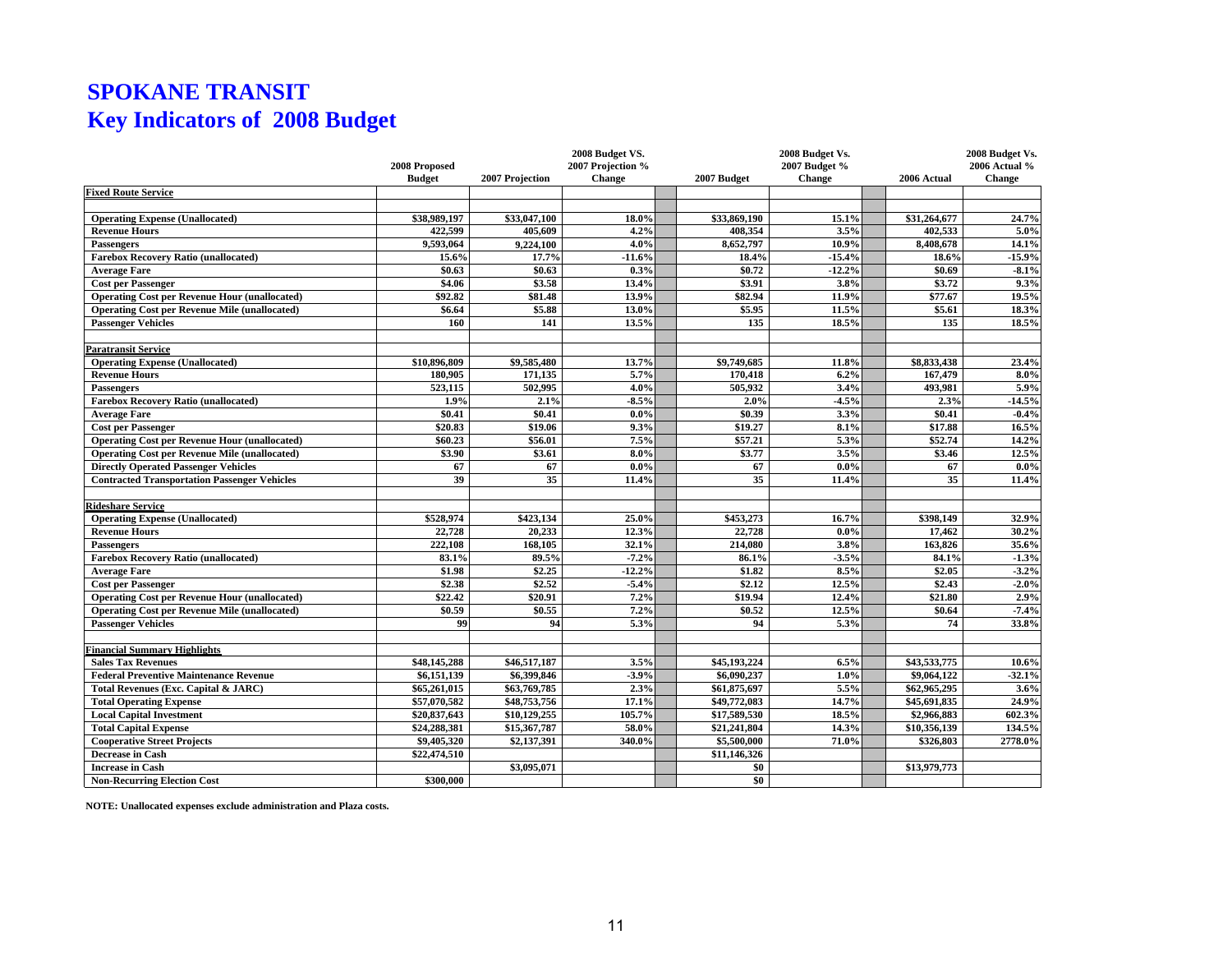#### **2008 ADOPTED CAPITAL BUDGET WITH 2009 & 2010 CAPITAL IMPROVEMENT PLANS**

|                                                                                  | <b>2008 Capital Budget</b> |                       |              |                         | 2009 Capital Improvement Plan |              | 2010 Capital Improvement plan |                       |              |  |
|----------------------------------------------------------------------------------|----------------------------|-----------------------|--------------|-------------------------|-------------------------------|--------------|-------------------------------|-----------------------|--------------|--|
| <b>CAPITAL ITEM</b>                                                              | Federal<br><b>Share</b>    | Local<br><b>Share</b> | <b>Total</b> | Federal<br><b>Share</b> | Local<br><b>Share</b>         | <b>Total</b> | Federal<br><b>Share</b>       | Local<br><b>Share</b> | <b>Total</b> |  |
| <b>VEHICLES</b>                                                                  |                            |                       |              |                         |                               |              |                               |                       |              |  |
| Rideshare Van Replacement/Expansion Project                                      |                            |                       |              |                         |                               |              |                               |                       |              |  |
| 17 Rideshare Vans (Replacement)                                                  |                            |                       |              |                         | \$510,000                     | \$510,000    |                               |                       |              |  |
| 17 Rideshare Vans (Replacement)                                                  |                            |                       |              |                         |                               |              |                               | \$510,000             | \$510,000    |  |
| <b>Paratransit Van Replacement Project</b>                                       |                            |                       |              |                         |                               |              |                               |                       |              |  |
| 12 Paratransit Vans (Replacement)                                                |                            | \$816,000             | \$816,000    |                         |                               |              |                               |                       |              |  |
| <b>Fixed Route Bus Replacement Project</b>                                       |                            |                       |              |                         |                               |              |                               |                       |              |  |
| 20 Fixed Route Buses (40' Expansion)                                             |                            | 7,650,000             | 7,650,000    |                         |                               |              |                               |                       |              |  |
| 10 Fixed Route Buses (35/40' Replacement)                                        |                            |                       |              |                         | 4,369,680                     | 4,369,680    |                               |                       |              |  |
| 3 Trolley Replicas (30' Replacement)                                             |                            |                       |              | \$600,000               | 779,500                       | 1,379,500    |                               |                       |              |  |
| 15 Fixed Route Buses (35'/40' Replacement)                                       |                            |                       |              |                         |                               |              |                               | 6,325,593             | 6,325,593    |  |
| 2 Fixed Route Buses (60' Replacement)                                            |                            |                       |              |                         |                               |              |                               | 1,322,470             | 1,322,470    |  |
| <b>Service Vehicle Replacement Project</b>                                       |                            |                       |              |                         |                               |              |                               |                       |              |  |
| 5 Service Vehicles (Replacement)                                                 |                            | 75,000                | 75,000       |                         |                               |              |                               |                       |              |  |
| 1 Floor Scrubber (Replacement)                                                   |                            | 75,000                | 75,000       |                         |                               |              |                               |                       |              |  |
| 2 Service Pickups (Replacement)                                                  |                            | 90,000                | 90,000       |                         |                               |              |                               |                       |              |  |
| 1 Shelter Truck (Replacement)                                                    |                            | 70,000                | 70,000       |                         |                               |              |                               |                       |              |  |
| 3 Service Vehicles (Replacement)                                                 |                            |                       |              |                         | 67,500                        | 67,500       |                               |                       |              |  |
| 2 Service Pickups (Replacement)                                                  |                            |                       |              |                         | 130,000                       | 130,000      |                               |                       |              |  |
| 1 Tow Truck (Replacement)                                                        |                            |                       |              |                         | 90,000                        | 90,000       |                               |                       |              |  |
| 1 Service Vehicle (Replacement)                                                  |                            |                       |              |                         |                               |              |                               | 70,000                | 70,000       |  |
| <b>Subtotal VEHICLES</b>                                                         | \$0                        | \$8,776,000           | \$8,776,000  | \$600,000               | \$5,946,680                   | \$6,546,680  | \$0                           | \$8,228,063           | \$8,228,063  |  |
|                                                                                  |                            |                       |              |                         |                               |              |                               |                       |              |  |
| <b>CUSTOMER SERVICE TECHNOLOGY ENHANCEMENTS</b>                                  |                            |                       |              |                         |                               |              |                               |                       |              |  |
| <b>Fare Collection Project</b>                                                   |                            |                       |              |                         |                               |              |                               |                       |              |  |
| Stationary and Mobile Fare Collection System (Replacement) (includes carry-over) |                            | \$1,393,686           | \$1,393,686  |                         |                               |              |                               |                       |              |  |
| <b>Service Planning and Scheduling Project</b>                                   |                            |                       |              |                         |                               |              |                               |                       |              |  |
| Trapeze                                                                          |                            | 150,000               | 150,000      |                         | \$150,000                     | \$150,000    |                               |                       |              |  |
| <b>Operations Management</b>                                                     |                            | 50,000                | 50,000       |                         | 50,000                        | 50,000       |                               | \$70,000              | \$70,000     |  |
| Phone System (Replacement)                                                       |                            | 12,000                | 12,000       |                         |                               |              |                               |                       |              |  |
| <b>Technology Projects</b>                                                       |                            |                       |              |                         |                               |              |                               |                       |              |  |
| Smart Bus Technology Project                                                     | \$1,240,000                | 1,760,000             | 3,000,000    | \$1,000,000             | 2,000,000                     | 3,000,000    |                               | 3,100,000             | 3,100,000    |  |
| Priority Signalization Study (Regional ITS Plan)                                 |                            | 150,000               | 150,000      |                         |                               |              |                               |                       |              |  |
| ubtotal CUSTOMER SERVICE TECHNOLOGY ENHANCEMENTS                                 | \$1,240,000                | \$3,515,686           | \$4,755,686  | \$1,000,000             | \$2,200,000                   | \$3,200,000  | \$0                           | \$3,170,000           | \$3,170,000  |  |
|                                                                                  |                            |                       |              |                         |                               |              |                               |                       |              |  |
| <b>FACILITIES/EQUIPMENT</b>                                                      |                            |                       |              |                         |                               |              |                               |                       |              |  |
| Computers - Preservation & Maint.                                                |                            | \$195,580             | \$195,580    |                         | \$200,000                     | \$200,000    |                               | \$200,000             | \$200,000    |  |
| <b>Miscellaneous Equipment and Fixtures</b>                                      |                            | 60,000                | 60,000       |                         | \$60,000                      | 60,000       |                               | 60,000                | 60,000       |  |
| Financial and Fleet Management System (Replacement) ERP                          |                            | 150,000               | 150,000      |                         | 825,000                       | 825,000      |                               | 1,225,000             | 1,225,000    |  |
| <b>Communications Miscellaneous Equipment and Fixtures</b>                       |                            | 7,000                 | 7,000        |                         |                               |              |                               |                       |              |  |
| <b>Safety and Security System Project</b>                                        |                            |                       |              |                         |                               |              |                               |                       |              |  |
| Safety and Security Implementation (includes carry-over \$211,324)               |                            | 911,000               | 911,000      |                         |                               |              |                               |                       |              |  |
| <b>Other Maintenance and Facilities Projects</b>                                 |                            | 794,400               | 794,400      |                         | 1,415,400                     | 1,415,400    |                               | 337,000               | 337,000      |  |
| Subtotal FACILITIES/EOUIPMENT                                                    | \$0                        | \$2,117,980           | \$2,117,980  | \$0                     | \$2,500,400                   | \$2,500,400  | \$0                           | \$1,822,000           | \$1,822,000  |  |
|                                                                                  |                            |                       |              |                         |                               |              |                               |                       |              |  |
| <b>PLANNING/PROJECTS</b>                                                         |                            |                       |              |                         |                               |              |                               |                       |              |  |
| Transit Enhancement Projects (Shelters, Signage, and ADA Improv.)                | \$356,907                  | \$89,227              | \$446,134    | \$160,000               | \$40,000                      | \$200,000    | \$80,000                      | \$20,000              | \$100,000    |  |
| <b>Right of Way Preservation (Carry-over)</b>                                    |                            | 5,000,000             | 5,000,000    |                         |                               |              |                               |                       |              |  |
| <b>Mission and Greene Community Transit Center</b>                               | 1,853,831                  | 1,000,000             | 2,853,831    | 862,891                 | 1,137,109                     | 2,000,000    |                               |                       |              |  |
| <b>Long Range Planning</b>                                                       |                            |                       |              |                         |                               |              |                               |                       |              |  |
| Transit 2020                                                                     |                            | 188,750               | 188,750      |                         | 70,000                        | 70,000       |                               |                       |              |  |
| Road and Pedestrian Infrastructure Improvements                                  |                            |                       |              |                         |                               |              |                               |                       |              |  |
| Contingency for Operational Bus / Passenger Stop Needs                           |                            | 150,000               | 150,000      |                         | 150,000                       | 150,000      |                               |                       |              |  |
| Subtotal PLANNING/PROJECTS                                                       | \$2,210,738                | \$6,427,977           | \$8,638,715  | \$1,022,891             | \$1,397,109                   | \$2,420,000  | \$80,000                      | \$20,000              | \$100,000    |  |
|                                                                                  |                            |                       |              |                         |                               |              |                               |                       |              |  |
| <b>GRAND TOTAL 2008 CAPITAL BUDGET</b>                                           | \$3,450,738                | \$20,837,643          | \$24,288,381 | \$2,622,891             | \$12,044,189                  | \$14,667,080 | \$80,000                      | \$13,240,063          | \$13,320,063 |  |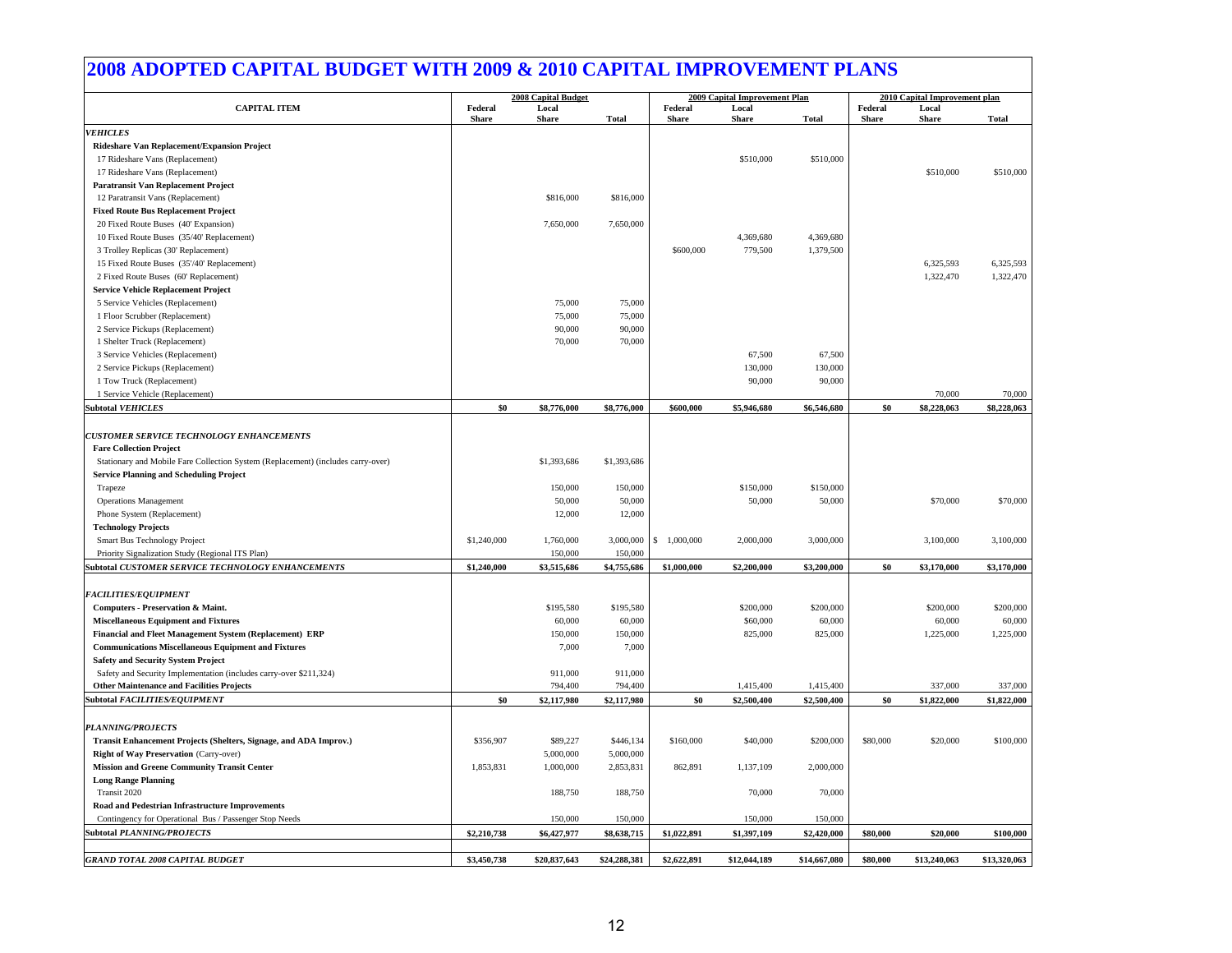## **SPOKANE TRANSIT Funded Staff for 2008 Budget Compared to 2006**

#### **2008 CHANGES**

|                                               | <b>Funded as of</b><br>12/31/2006 | <b>Funded as of</b><br>12/31/2007 | 2008 Funded<br><b>Positions</b> | <b>Service</b><br><b>Related</b> | <b>Ouality</b><br>Counts! |
|-----------------------------------------------|-----------------------------------|-----------------------------------|---------------------------------|----------------------------------|---------------------------|
| <b>Fixed Route</b>                            | 382.5                             | 388.5                             | 415.5                           | 17                               | 10                        |
| % CHANGE FROM 2006 (STAFFING)                 |                                   | 1.6%                              | 8.6%                            |                                  |                           |
| <b>TOTAL REVENUE HOURS</b>                    | 403,777                           | 408,354                           | 422,599                         |                                  |                           |
| % CHANGE FROM 2006 (SERVICE)                  |                                   | 1.1%                              | 4.7%                            |                                  |                           |
| <b>Paratransit</b>                            | 91.75                             | 92.75                             | 93.75                           | $\bf{0}$                         | 1                         |
| % CHANGE FROM 2006 (STAFFING)                 |                                   | 1.1%                              | 2.2%                            |                                  |                           |
| <b>REVENUE HOURS-DIRECTLY OPERATED</b>        | 89.590                            | 91,035                            | 90,543                          |                                  |                           |
| % CHANGE FROM 2006 (DIRECTLY OPERATED)        |                                   | 1.6%                              | 1.1%                            |                                  |                           |
| <b>REVENUE HOURS-PURCHASED TRANSPORTATION</b> | 77,719                            | 79,383                            | 90,362                          |                                  |                           |
| % CHANGE FROM 2006 (PURCH TRANSP)             |                                   | 2.1%                              | 16.3%                           |                                  |                           |
| <b>TOTAL REVENUE HOURS</b>                    | 167,309                           | 170,418                           | 180,905                         |                                  |                           |
| % CHANGE FROM 2006 (ALL SERVICE)              |                                   | 1.9%                              | 8.1%                            |                                  |                           |
| <b>Administrative</b>                         | 33.5                              | 33.5                              | 35.5                            | $\mathbf 0$                      | $\overline{2}$            |
| % CHANGE FROM 2006 (STAFFING)                 |                                   | 2.1%                              | 16.3%                           |                                  |                           |
| <b>Rideshare</b>                              | 3                                 | $\overline{2}$                    | $\overline{2}$                  | $\bf{0}$                         | $\bf{0}$                  |
| % CHANGE FROM 2006 (STAFFING)                 |                                   | $-33.3%$                          | $-33.3%$                        |                                  |                           |
| <b>REVENUE HOURS</b>                          | 17,408                            | 22,728                            | 23,589                          |                                  |                           |
| % CHANGE FROM 2006 (SERVICE)                  |                                   | 30.6%                             | 35.5%                           |                                  |                           |
| <b>STAFFING GRAND TOTAL:</b>                  | 510.75                            | 516.75                            | 546.75                          | 17                               | 13                        |
| % CHANGE FROM 2006 (STAFFING)                 |                                   | 1.2%                              | $7.0\%$                         |                                  |                           |
| <b>REVENUE HOURS</b>                          | 588,494                           | 601,500                           | 627,093                         |                                  |                           |
| % CHANGE FROM 2006 (SERVICE)                  |                                   | 2.2%                              | 6.6%                            |                                  |                           |

**Total New Positions 30**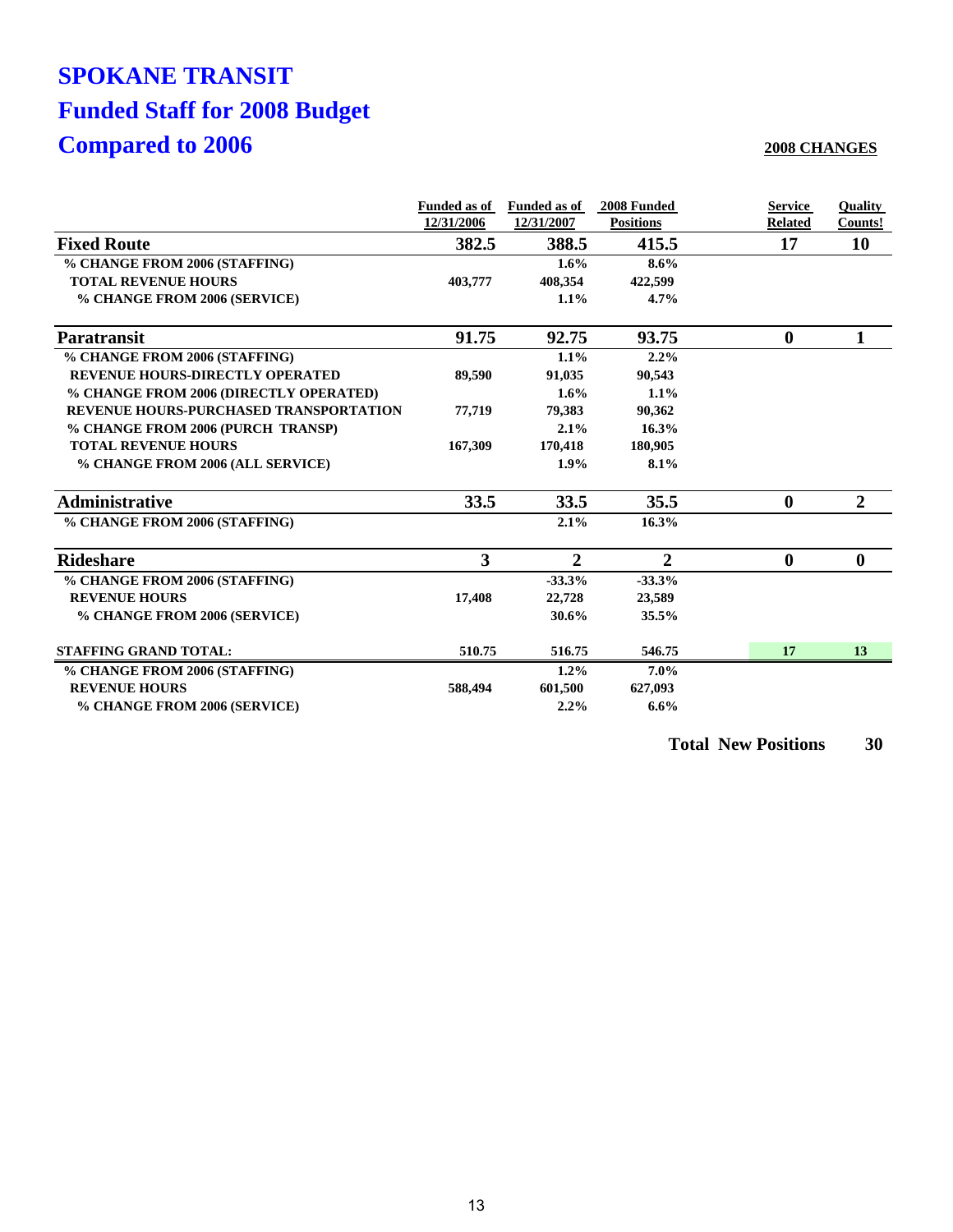**SPOKANE TRANSIT Revenue Hours by Mode 1997 - 2008**

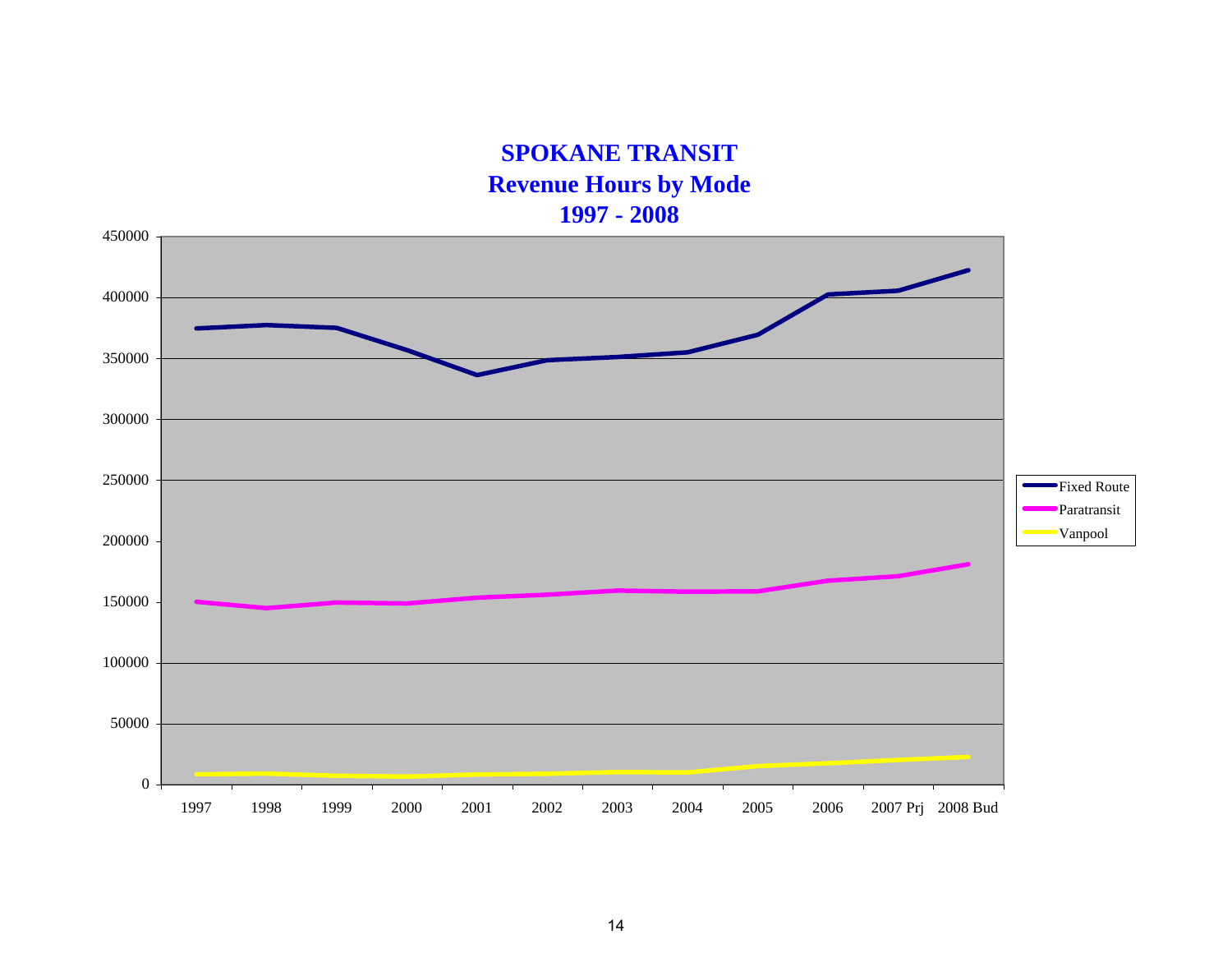### **SPOKANE TRANSIT Ridership by Mode 1997-2008**

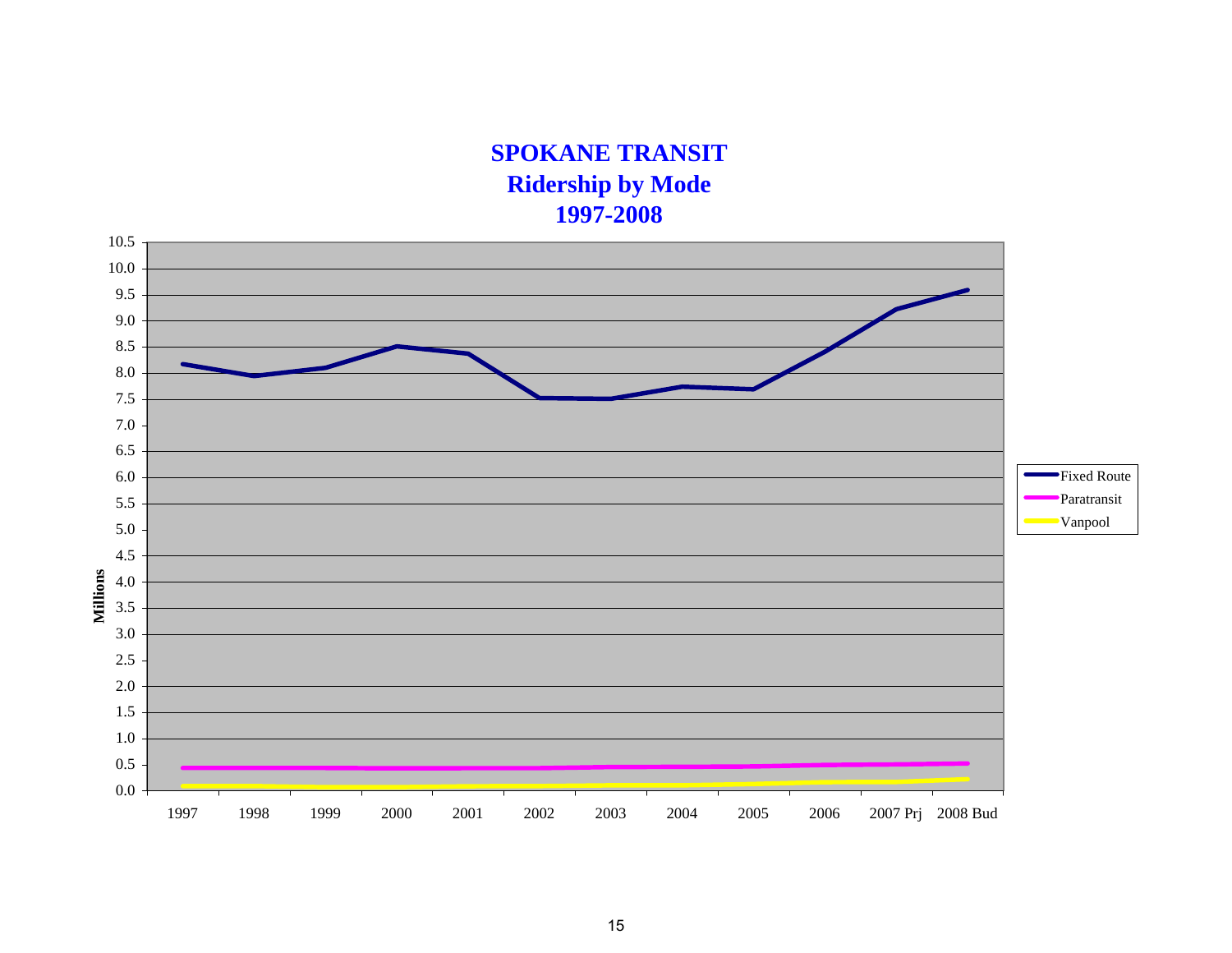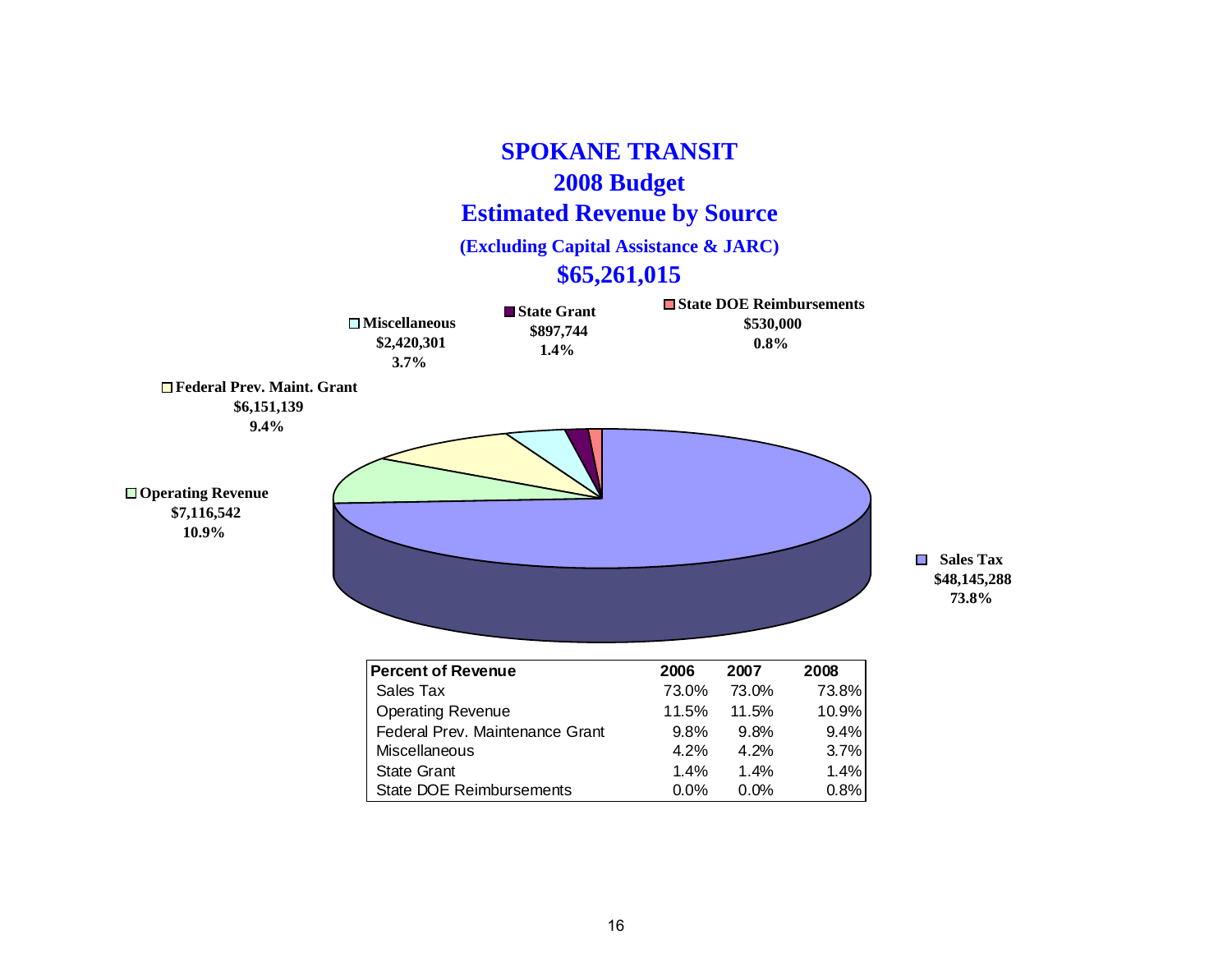### **SPOKANE TRANSIT 2008 Budget Expense by Division (Excluding Capital Assistance, JARC, Cooperative Projects & Election Costs)**

### **\$57,070,582**



17